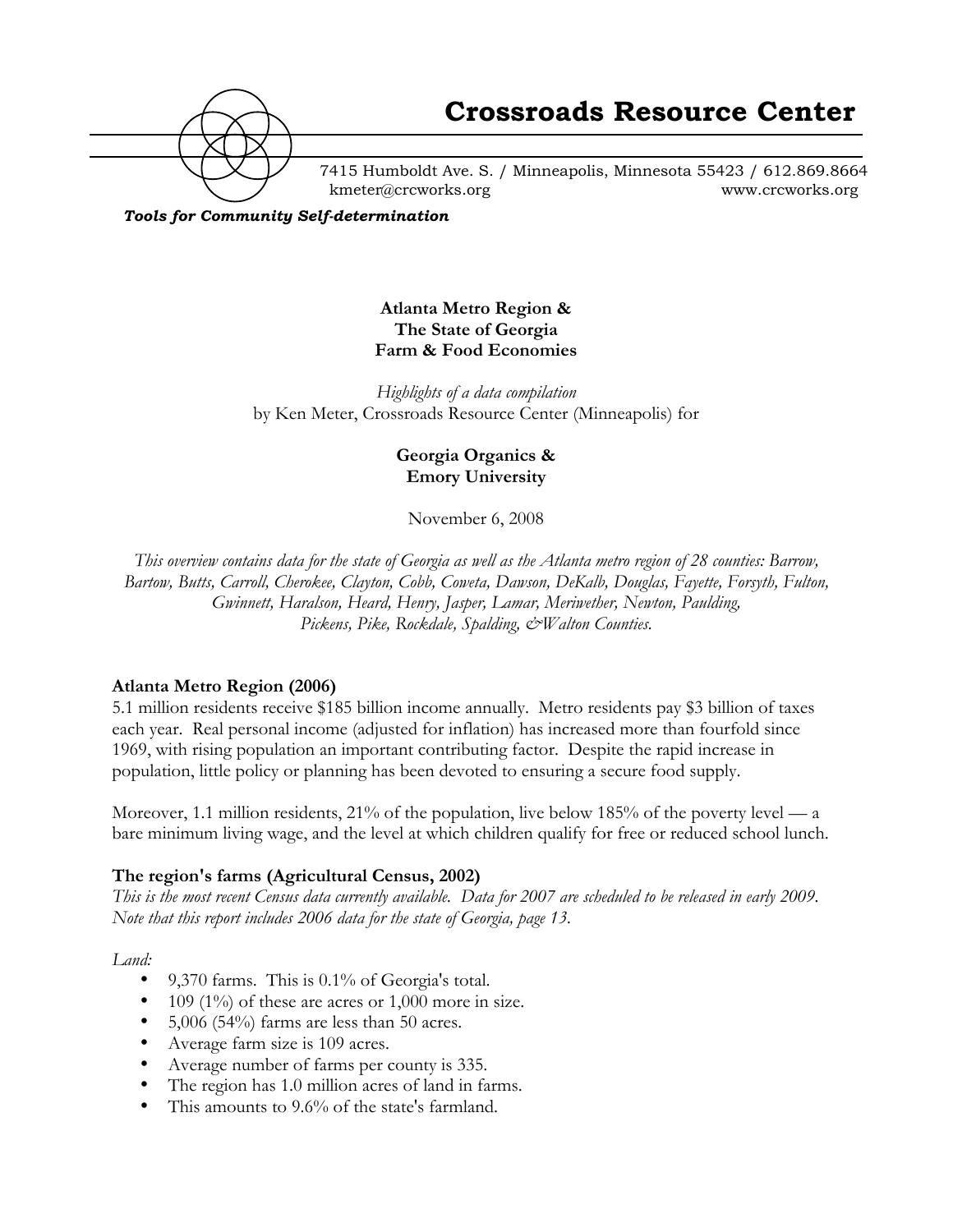147,266 acres of harvested cropland.

530 farms (6%) have a total of 11,000 acres of irrigated land.

Average value of land and buildings per farm is \$445,000. This is 97% of the state average.

#### **Farm size in Metro Atlanta region:**

| Size category       | Number | Pct of |
|---------------------|--------|--------|
|                     |        | region |
| 1 to 9 acres        | 1,017  | $11\%$ |
| 10 to 49 acres      | 3,989  | 43%    |
| 50 to 179 acres     | 3,032  | 32%    |
| 180 to 499 acres    | 1,000  | $11\%$ |
| 500 to 999 acres    | 223    | $2\%$  |
| 1,000 acres or more | 109    | $1\%$  |

### *Sales:*

\$623 million of crops and livestock sold (2002).

\$93 million of crops sold (15% of sales).

\$531 million of livestock and products sold (85% of sales).

327 farms (3%) account for \$423 million (68%) of the region's farms sales. Each of these farms sells more than \$500,000 of products each year.

The 7,236 (77% of the region's farms), each selling less than \$10,000 of products per year, sell a total of \$13 million of farm products.

Poultry is the main product of the Atlanta region, with \$469 million in sales. This amounts to 88% of all livestock sales, and 75% of all agricultural sales.

Next largest product is nursery and greenhouse crops, with sales of \$66 million.

The number of farms/ranches selling livestock, poultry and related products fell 17% from 1997 to 2002 (6,351 to 5,275), while the amount of livestock products sold decreased 2% from \$542 million to \$531 million.

793 farms (8%) sold more than \$100,000 of products.

69% of region farms (6,500 of 9,370) reported net losses in 2002.

Federal support payments are relatively minor, with a total of \$2.8 million received by all farmers of the region in 2006 [Bureau of Economic Analysis].

### **Farm product sales in Metro Atlanta region:**

|                       |        | Pct of |
|-----------------------|--------|--------|
| <b>Sales Category</b> | Number | region |
| Less than \$2,500     | 5,096  | 54%    |
| \$2,500 to \$4,999    | 1,041  | $11\%$ |
| \$5,000 to \$9,999    | 1,099  | 12%    |
| \$10,000 to \$24,999  | 869    | $9\%$  |
| \$25,000 to \$49,999  | 329    | $4\%$  |
| \$50,000 to \$99,999  | 143    | $2\%$  |
| \$100,000 or more     | 793    | 8%     |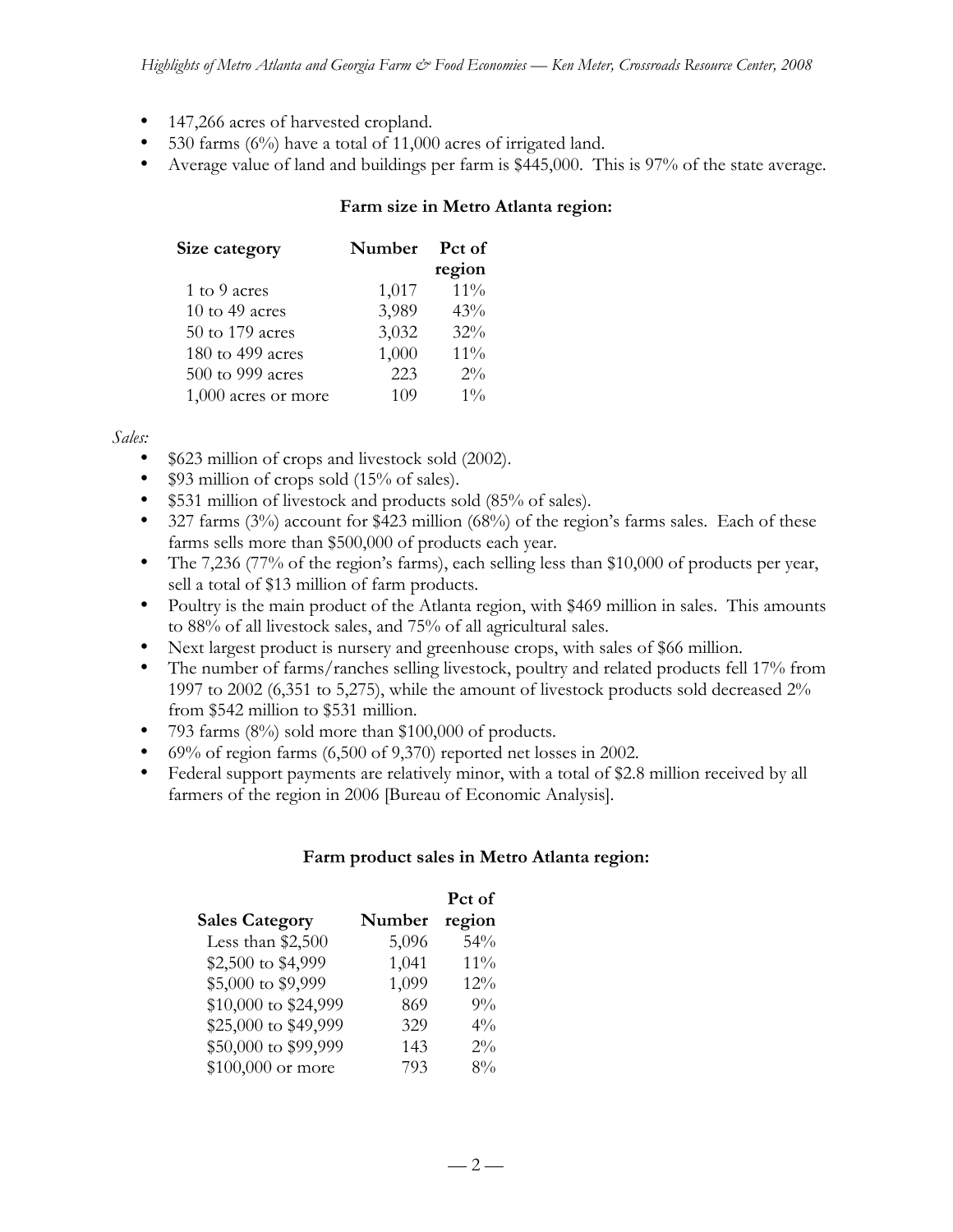#### *Poultry (see detail by county, below):*

Poultry is the main product of the Atlanta region, with \$469 million in sales. This amounts to 88% of all livestock sales, and 75% of all agricultural sales.

This wholesale value is more than double the retail value of chickens pruchased (\$206 million) by Atlanta consumers to eat at home.

The number of farms selling poultry fell 8%, and sales fell 1%, from 1997 to 2002.

584 farms hold an inventory of 231 million broiler chickens.

249 farms hold an inventory of 2.5 million laying hens.

### *Cattle & Dairy:*

3,786 farms sold \$38 million of cattle in 2002; this is an 8% decline in sales, and a 28% fall in the number of farms, from 1997.

5,034 ranches and farms hold an inventory of 195,000 cattle.

60 farms sold \$5 million of milk and dairy products. This is a decline in sales of 42%, with 26% fewer farms selling dairy products, in 2002 compared to 1997.

2,897 farms produce 230,000 tons of forage crops (hay, etc.) on 111,000 acres. This is 31% of the region's farms, and 20 percent of Georgia farms, that raise forage.

### *Other livestock & animal products:*

829 farms sold \$4.4 million in horses in 2002.

300 farms sold \$353,000 of sheep and goats.

Total inventory of sheep and goats is 1,004.

Hog and pig sales fell 51% from \$136,000 in 1997 to \$67,000 in 2002. The number of farms selling hogs fell 45% over the same period.

78 farms hold an inventory of 835 hogs and pigs.

#### *Grains and edible dry beans*

93 farms raise 3,122 acres of corn for grain, producing 308,000 bushels.

80 farms raise 293,000 bushels of winter wheat on 7,018 acres.

26 farms raise 59,187 bushels of soybeans on 2,271 acres.

#### *Peanuts & Cotton*

19 farms raise \$100,000 of cotton on 404 acres, down from sales of \$3 million in 1997. *Note that the statewide trend in Georgia from 2002 – 2006 was to produce more cotton.* 2 farms raise peanuts.

#### *Vegetables & Melons (some farmers state that Ag Census data does not fully represent vegetable production):* 190 farms work 922 acres to raise \$1.8 million of vegetables and potatoes, a small fraction of

the state's \$384 million of vegetable production. 9 farms raise sweet potatoes, and 2 raise potatoes.

*Fruits and nuts (some farmers state that Ag Census data does not fully represent fruit production):*

The region has 334 farms with a total of 3,100 acres of orchards, which sold \$1.9 million of fruits and vegetables. This is 2% of the Georgia total of \$122 million. Pecans are an important tree crop. These sales are included in the above figures.

### *Nursery and Greenhouse plants*

This sector accounts for \$66 million in sales, 71% of the region's crop sales.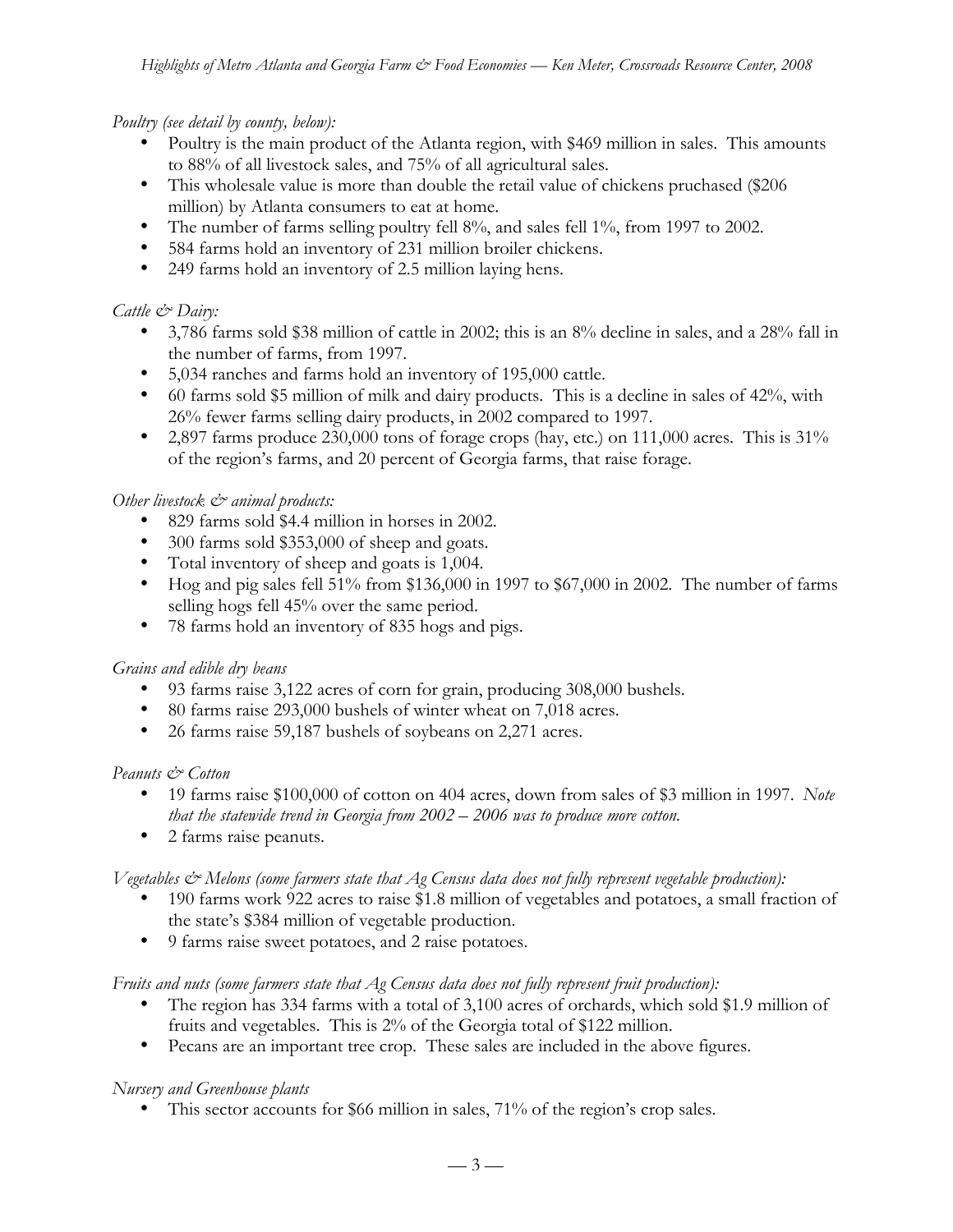This accounts for 10% of all agricultural sales in the metro region. This is 21% of the state's nursery and greenhouse production. 63 farms raise \$336,000 of Christmas trees.

*Direct and organic sales:*

335 farms sell \$1 million of food directly to consumers. This is a 2% rise in the number of farms (328 in 1997) selling direct, and a 37% increase in direct sales, from 1997 to 2002. Atlanta metro farmers account for 21% of the state's farms selling direct, and 11% the state's \$9 million in direct sales.

8 region farms sold organic foods (\$274,000 sales).

32 farms in Georgia sold \$671,000 of organic food products.

## **Balance of Cash Receipts and Production Costs (BEA):**

Metro Atlanta ranchers and farmers sell \$831 million of food commodities per year (1969-2006 average over 38 years), spending \$715 million to raise them, for an average gain of \$116 million each year. Note that these sales figures compiled by the BEA are higher than cash receipts recorded by the USDA Agriculture Census (above).

Overall, farm producers have earned a surplus of \$4.4 billion since 1969. Total cash flow for all crops and livestock produced on the region's farms has been positive each year except for 1980 and 1987. Nevertheless, 69% of the region's farms and ranches lost money in 2002 (Ag Census). Metro Atlanta farmers and ranchers earned \$9 million less by selling commodities in 2006 than they earned in 1969 (in 2006 dollars).

Farmers and ranchers earn another \$42 million per year of farm-related income — primarily custom work, and rental income (thirty-eight year average for 1969-2006). Federal farm support payments are relatively small, averaging \$10 million per year for the entire region for the years 1969-2006.

## **The region's consumers:**

Atlanta Region consumers spend \$8.5 billion buying food each year, including \$4.7 billion for home use. Most of this food is produced outside the region. Only \$1 million of food products (0.1% of farm cash receipts) are sold by farmers directly to consumers.

Estimated change in net assets for all region households combined was a loss of \$5.4 billion in 2006 (BLS), primarily due to new debt that was assumed.

## **Farm and food economy summary:**

Farmers gain \$116 million each year producing food commodities, and earn \$42 million of farmrelated income as well as collecting \$10 million of federal supports. Yet farmers spend \$250 million buying inputs from external suppliers, for a net outflow of \$82 million from the region's farm production. Many farm families have a member working off the farm to help cover these losses.

Meanwhile, consumers spend over \$6 billion buying food produced outside the region. Thus, total loss to the region is \$6 billion of potential wealth *each year*. This loss amounts to six times the value of all farm commodities raised in the region.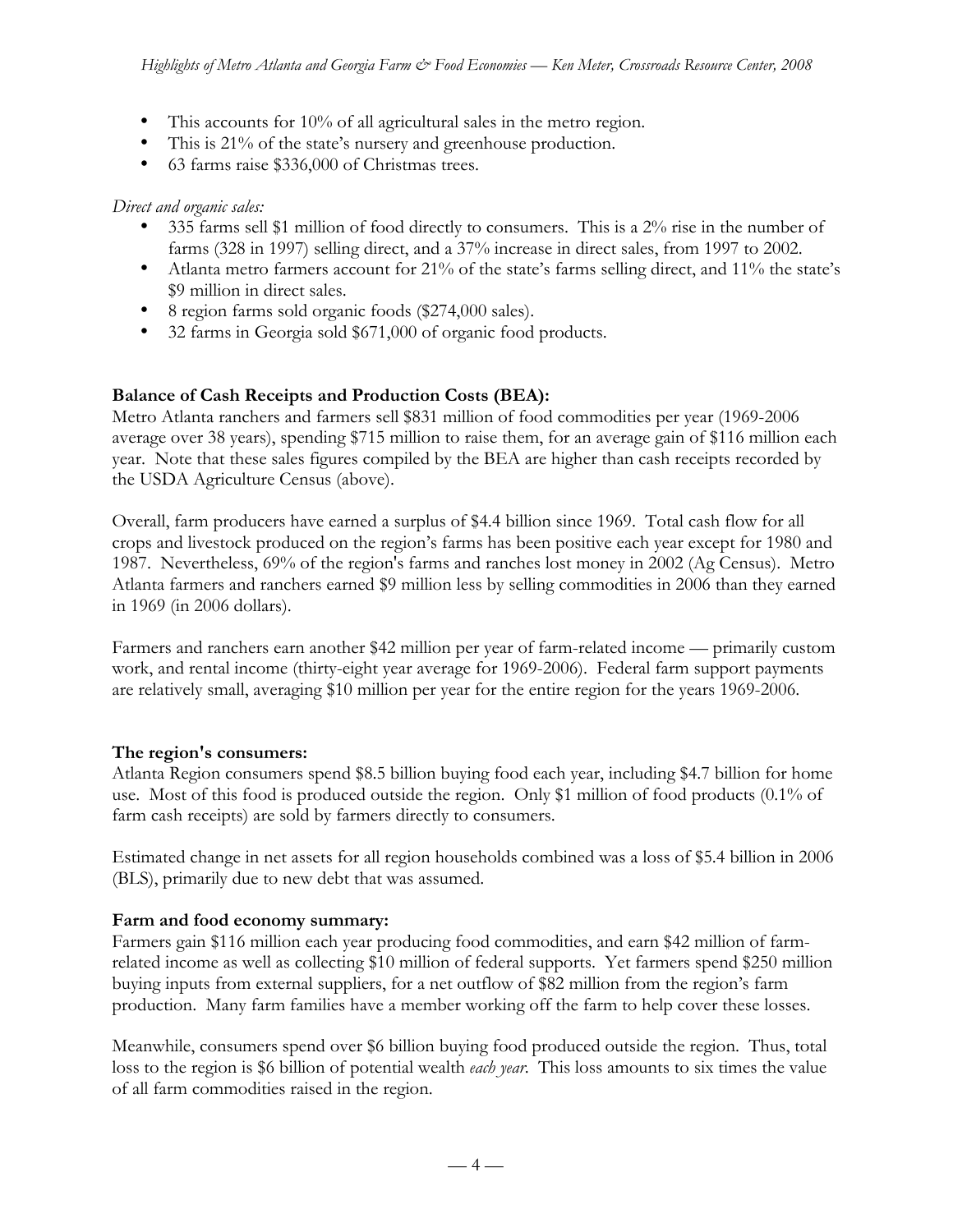#### **Atlanta metro region: markets for food eaten at home (2006):**

|                                     | millions     |
|-------------------------------------|--------------|
| Meats, poultry, fish, and eggs      | 1,150<br>SS. |
| Fruits & vegetables                 | 771          |
| Cereals and bakery products         | 613          |
| Dairy products                      | 494          |
| "Other," incl. sweets, fats, & oils | 1,691        |

If Atlanta consumers bought only 18% of the food they need for home use directly from farmers in the region, it would provide farmers with as much income as the entire value of all commodities now produced by metro Atlanta farms.

Georgia consumers purchase \$19.9 billion of food each year, \$11 billion of that to eat at home, and another \$8.9 billion eating out.

#### **State of Georgia: markets for food eaten at home (2006):**

|                                     | millions |
|-------------------------------------|----------|
| Meats, poultry, fish, and eggs      | \$2,693  |
| Fruits & vegetables                 | 1,805    |
| Cereals and bakery products         | 1,435    |
| Dairy products                      | 1,156    |
| "Other," incl. sweets, fats, & oils | 3,959    |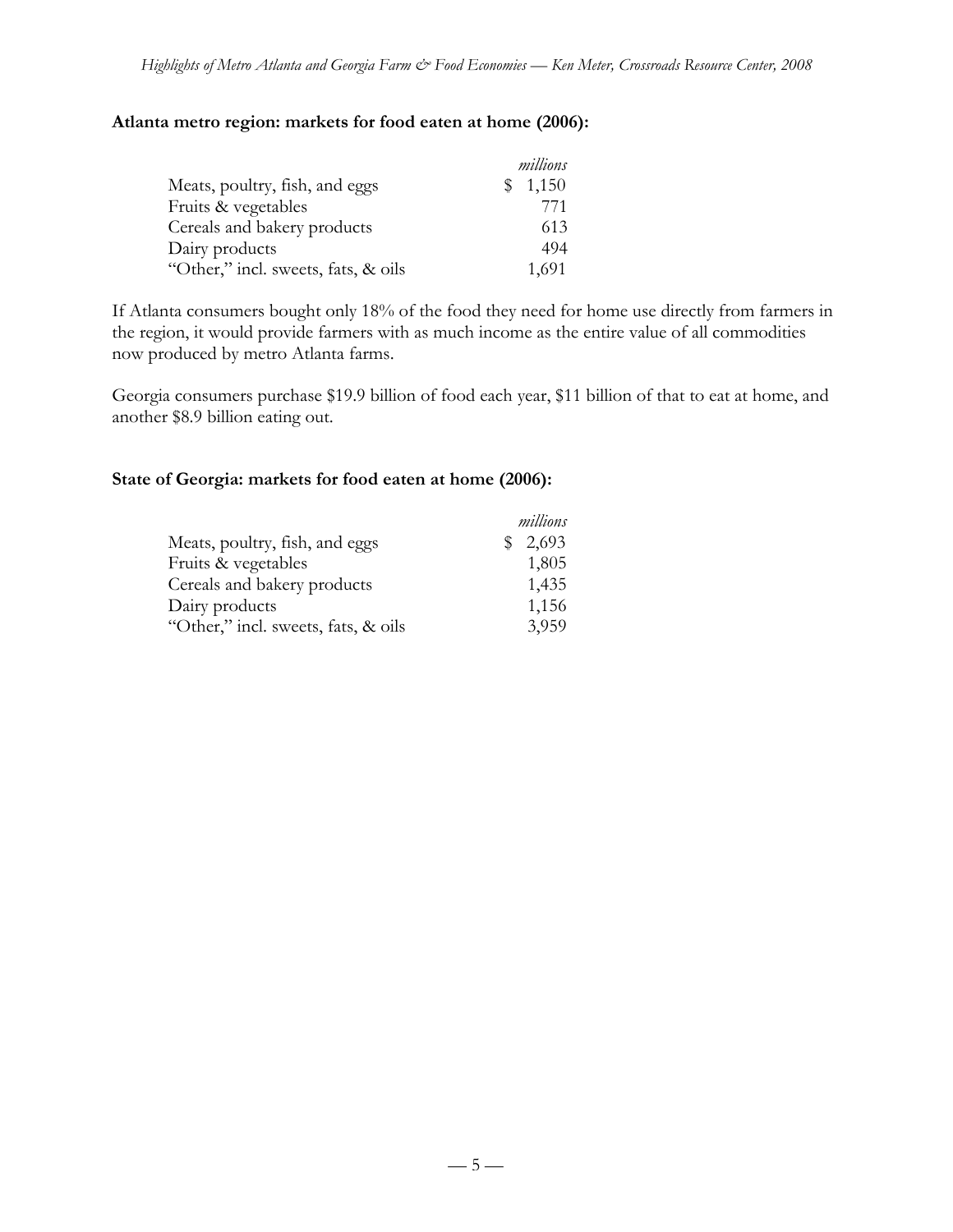# **State of Georgia: per capita fruit consumption (rapid estimate — USDA data)**

| Fruit           | Pounds / year |
|-----------------|---------------|
| Apples          | 405,913,376   |
| Apricots        | 8,034,189     |
| Avocados        | 23,355,200    |
| Bananas         | 250,087,482   |
| Blackberries    | 840,787       |
| Blueberries     | 2,428,941     |
| Cantaloupe      | 103,697,088   |
| Cherries        | 15,507,853    |
| Cranberries     | 19,057,843    |
| Dates           | 1,681,574     |
| Figs            | 4,297,357     |
| Grapes          | 185,160,026   |
| Grapefruit      | 118,644,416   |
| Honeydew melons | 20,552,576    |
| Kiwi            | 4,577,619     |
| Lemons          | 82,677,408    |
| Limes           | 14,293,382    |
| Mangoes         | 18,403,898    |
| Olives          | 11,677,600    |
| Oranges         | 719,994,106   |
| Papayas         | 7,380,243     |
| Peaches         | 91,645,805    |
| Pears           | 51,568,282    |
| Pineapple       | 122,661,510   |
| Plums           | 30,268,339    |
| Raspberries     | 934,208       |
| Strawberries    | 56,799,846    |
| Tangerines      | 31,763,072    |
| Watermelons     | 129,854,912   |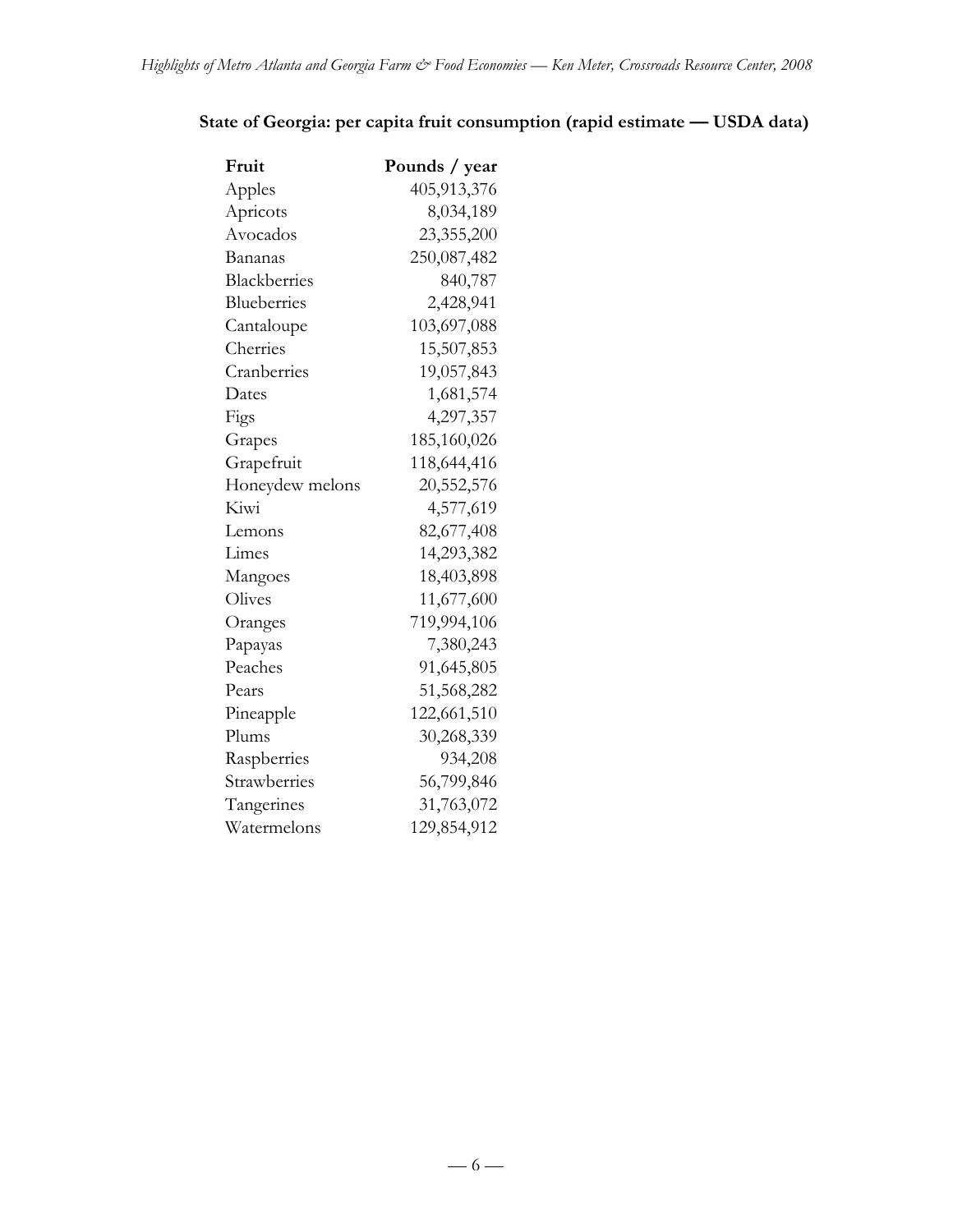| Vegetable                              | Pounds/year   |
|----------------------------------------|---------------|
| Artichokes: Fresh                      | 8,968,397     |
| Asparagus: Fresh, canned, frozen       | 11,584,179    |
| Beans (Dry)                            | 68,757,709    |
| Beans (Snap): Fresh, Canned, Frozen    | 68,384,026    |
| Broccoli: Fresh, freezing              | 66,702,451    |
| <b>Brussels Sprouts: Fresh</b>         | 2,148,678     |
| Cabbage: Fresh, canning                | 90,057,651    |
| Carrots: Fresh, canning, freezing      | 117,429,946   |
| Cauliflower: Fresh, freezing           | 16,815,744    |
| Celery: all uses                       | 61,003,782    |
| Corn (Sweet): Fresh, canning, freezing | 245,042,758   |
| Cucumbers: Fresh, canning              | 107,807,603   |
| Eggplant: Fresh                        | 6,726,298     |
| Escarole & Endive: Fresh               | 2,896,045     |
| Garlic: Fresh                          | 23,355,200    |
| Lettuce (Head): Fresh                  | 209,169,171   |
| Lettuce (Romaine): Fresh               | 77,352,422    |
| Mushrooms: Fresh, Canning              | 39,797,261    |
| Onions: Fresh, Dehydrating             | 184,692,922   |
| Peas (Green): Canning, Freezing        | 26,531,507    |
| Peas, Lentils, Dry                     | 6,539,456     |
| Peppers (Bell): All uses               | 65,020,877    |
| Peppers (Chile): all uses              | 46,616,979    |
| Potatotes: Fresh, Canning, Freezing,   |               |
| Dehydrating & Chips                    | 1,261,928,166 |
| Radishes: Fresh                        | 4,390,778     |
| Spinach: Fresh, Processing             | 22,234,150    |
| <b>Sweet Potatoes: All Uses</b>        | 34,472,275    |
| Tomatoes: Canning, Freezing            | 817,245,158   |

# **State of Georgia: per capita vegetable consumption (rapid estimate!— USDA data)**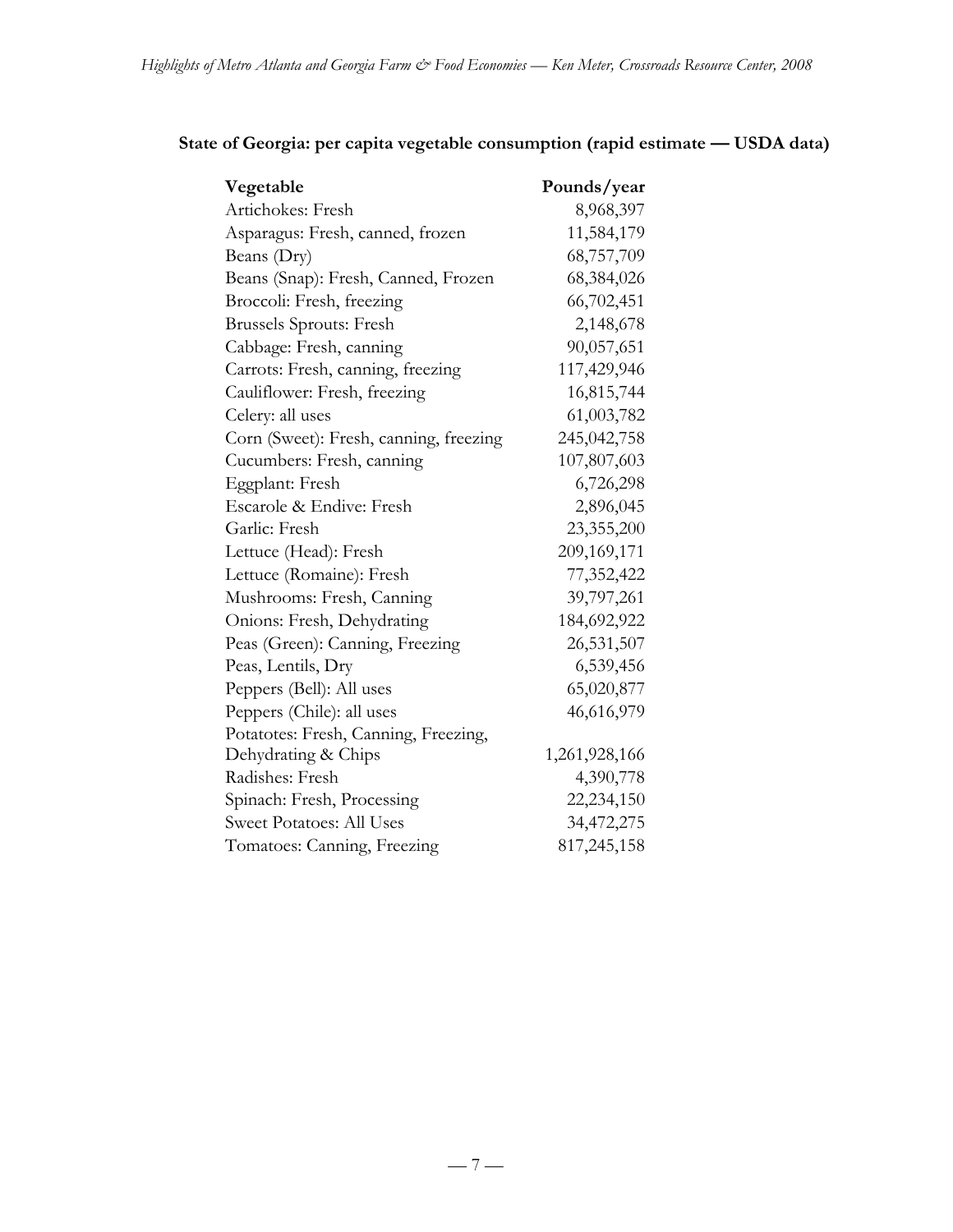#### **County Summaries (2002 Agriculture Census)**

### **Barrow County**

The county has 452 farms, one less than in 1997. Over half of these farms are less than 50 acres. Total farm acreage is 36,092 acres, 22% less than in 1997. 99% of the county's \$52 million of farm income derives from livestock sales. Poultry sales amount to \$48.3 million, 94% of county farm income. The county holds an inventory of 3.8 million broiler chickens. Barrow County ranks second in Georgia for number of ducks. Cattle sales amount to \$1.9 million. Vegetables are raised on 55 acres.

#### **Bartow County**

Number of farms increased 19% from 1997 – 2002, from 494 to 586. Nearly 400 of Bartow County's 586 farms are between 10 and 180 acres. Three most important products are poultry, nursery crops, and cattle. 72% of county farm income comes from poultry sales (\$35 of \$49 million). Bartow County holds an inventory of 3.2 million broiler chickens. Nursery and greenhouse crop sales amount to \$5.4 million — 74% of crop sales. The county ranks  $6<sup>th</sup>$  in the state for acres of sod planted. The county ranks 4<sup>th</sup> in Georgia for cattle sales, with \$4.9 million. Vegetable sales total \$17,000. Fruit and nut sales are not reported by USDA to protect confidentiality.

### **Butts County**

Butts County has 173 farms, down four from 177 in 1997. Two of every three county farms (120 of 173) is between 10 and 180 acres. Farm acreage increased 40% from 1997 to 2002, to 36,685 acres. During the same period, market value of farm production fell 21%, from \$3.1 million to \$2.5 million. Cattle is by far the most significant farm product, with \$1.6 million in sales. Cattle sales accounted for 66% of farm sales, and 98% of livestock sales. Over half of crop income is earned by selling nursery and greenhouse crops. Vegetable sales total \$105,000. Fruit and nut sales total \$44,000. Ranks  $7<sup>th</sup>$  in the state for llama inventory, with 72. 2,466 acres are devoted to forage crops. 147 acres are devoted to pecan orchards.

### **Carroll County**

The number of farms in Carroll County rose 14% from 852 in 1997 to 975 in 2002. 780 of the county's 975 farms are between 10 and 180 acres. \$101 million (95%) of the county's \$106 million of farm sales derives from livestock. The county ranks  $8<sup>th</sup>$  in Georgia for livestock sales.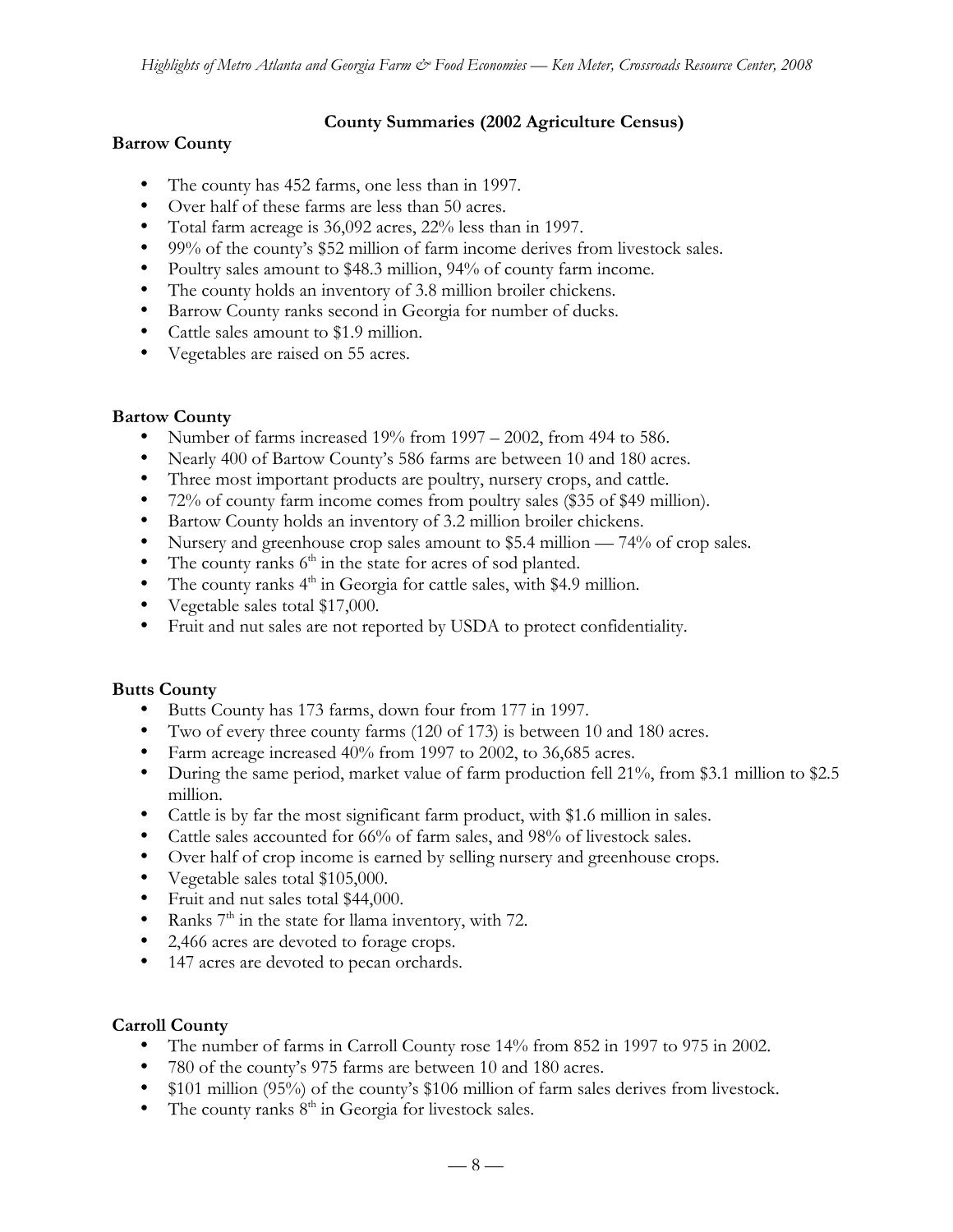Poultry sales total \$95 million, 90% of county farm income. Carroll County ranks  $7<sup>th</sup>$  in Georgia, and  $56<sup>th</sup>$  in U.S., for poultry sales. County farms hold an inventory of  $7.5$  million broiler chickens,  $7<sup>th</sup>$  in Georgia. Cattle and calf sales total \$4.7 million. The county ranks  $2^{nd}$  in the state for cattle inventory, with 27,000. Carroll County ranks 4<sup>th</sup> in Georgia for acres of forage, with 12,418. The county ranks  $5<sup>th</sup>$  in the state for acres planted in southern peas, with 198. Carroll County ranks  $6<sup>th</sup>$  in Georgia for number of horses, and  $9<sup>th</sup>$  in horse sales, with \$406,000 The county ranks  $10<sup>th</sup>$  in the state for acres planted in sod. Vegetable sales total \$362,000 from 249 acres. Fruit and nut sales are not reported by USDA to protect confidentiality.

#### **Cherokee County**

Number of farms fell 8% from 1997 to 2002, from 656 to 606. Over half of Cherokee County's 606 farms are between 10 and 49 acres. 90% of county's \$51 million of farm sales involve livestock or their products. Poultry sales (\$43 million) amount to 95% of livestock income. 96% of crop income is earned by selling nursery or greenhouse crops. Cherokee County ranks  $2<sup>nd</sup>$  in Georgia for number of horses, and  $6<sup>th</sup>$  in sales. Vegetable sales total \$46,000 on 34 acres of land, or \$1,350 per acre.

### **Clayton County**

The number of farms fell 13% from 71 in 1997 to 62 in 2002.

Nearly half of the county's 62 farms are between 10 and 49 acres.

Farm acreage decreased from 5,849 in 1997 to 3,218 acres in 2002, a decline of 45%.

Farm sales fell 43% during the same period, from \$844,000 to \$479,000.

The primary source of farm income is nursery and greenhouse crops, with \$239,000 (50%) of county farm sales.

Livestock sales total \$153,000.

Grapes, apples, and vegetables rank  $3<sup>rd</sup>$ ,  $4<sup>th</sup>$ , and  $5<sup>th</sup>$  in Georgia's acreage planted, but the number of acres of each crop is not reported by USDA to protect confidentiality. Clayton County ranks  $6<sup>th</sup>$  in Georgia for emu inventory.

### **Cobb County**

Number of farms rose 10% from 1997 to 2002, from 173 to 191. 140 of the county's 190 farms are less than 50 acres. Cobb County has a total of 11,000 acres of farmland. 94% of county farm sales (\$5.0 of \$5.4 million) are crop sales. Most important crops appear to be forage crops, Christmas trees, and flowers, but sales figures are not reported. Cobb County ranks  $6<sup>th</sup>$  in acres devoted to Christmas trees and flowers. Vegetable sales total \$17,000 on 5 acres of land, or \$3,400 per acre. Fruit and nut sales total \$12,000.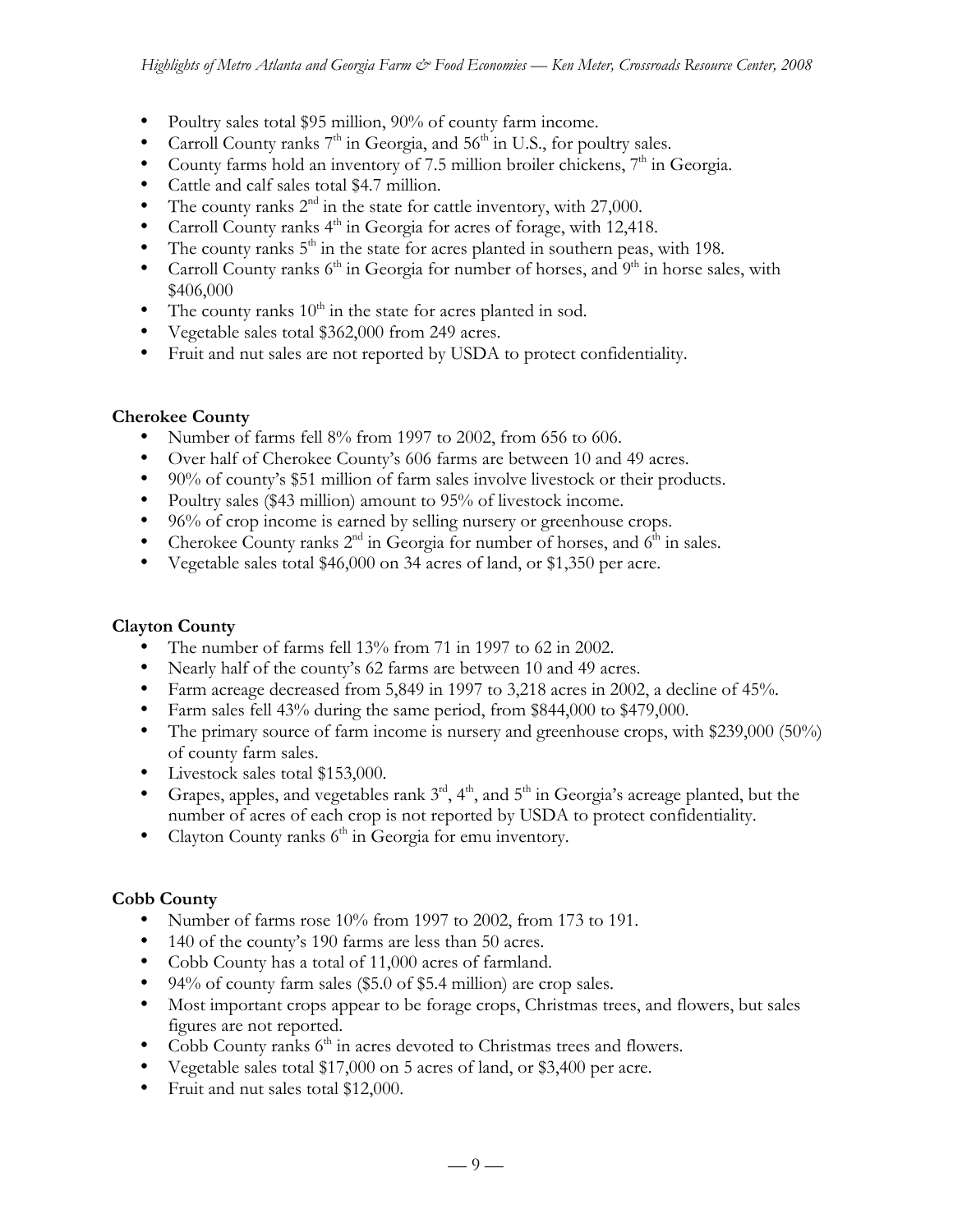### **Coweta County**

Coweta County has 480 farms in 2002, up 14% from 421 in 1997. 340 of the county's 480 farms are between 10 and 179 acres. The number of farms rose 14%, while acreage increased 26%, from 1997 to 2002. Nursery and greenhouse crops are the most important farm products, with \$3.2 million of sales (80% of crop sales and 45% of county farm sales). Cattle sales rank second in the county, with \$1.2 million. Coweta County ranks 3rd in Georgia for inventory of both horses and llamas. The county ranks  $6<sup>th</sup>$  in the state for Christmas tree sales, with \$74,000. Vegetable sales total \$175,000.

### **Dawson County**

The number of farms rose 13 percent from 1997 to 2002, from 196 to 222. 170 of the county's 222 farms are between 10 and 179 acres. County farmland totals 20,000 acres. Although farm acreage fell 5% from 1997 to 2002, farm sales increased 26% from \$31.5 million to \$39.5 million. \$37.6 million (95%) of county farm sales are poultry products. Dawson County has an inventory of 3 million broiler chickens. Crop sales total \$1 million.

The county ranks  $9<sup>th</sup>$  in the state for acreage devoted to field and grass seeds.

### **DeKalb County**

The county has 37 farms, 30 of which are under 49 acres. All are under 180 acres.

The number of farms fell 40% from 1997 to 2002, from 62 to 37.

DeKalb County has 1,086 acres in production, an 84% decline from the 1997 level of 6,617 acres.

Farm sales fell 56% during the same period, from 2 million to \$857,000.

99% (\$852,000) of county farm sales are crop sales.

Nursery and greenhouse crops are main products, with \$805,000 in sales (93% of county's farm sales).

Neither vegetable nor fruit and nut sales are reported by USDA to protect confidentiality.

### **Douglas County**

Douglas County has 153 farms in 2002, one farm less than in 1997.

Over half of the county's 153 farms are less than 49 acres.

Douglas County has 8,000 acres of farmland, down 31 percent from 1997 to 2002.

Farm sales rose 47% during the same period, from \$1.3 million to \$1.8 million.

Nursery and greenhouse crop sales total \$663,000 — 80% of county crop sales.

Livestock sales total \$1.1 million. Of this, cattle sales account for \$374,000.

Douglas County ranks 1<sup>st</sup> in Georgia for rabbit inventory, with 1,100.

Vegetable sales total \$86,000 on 31 acres, or \$2,774 per acre.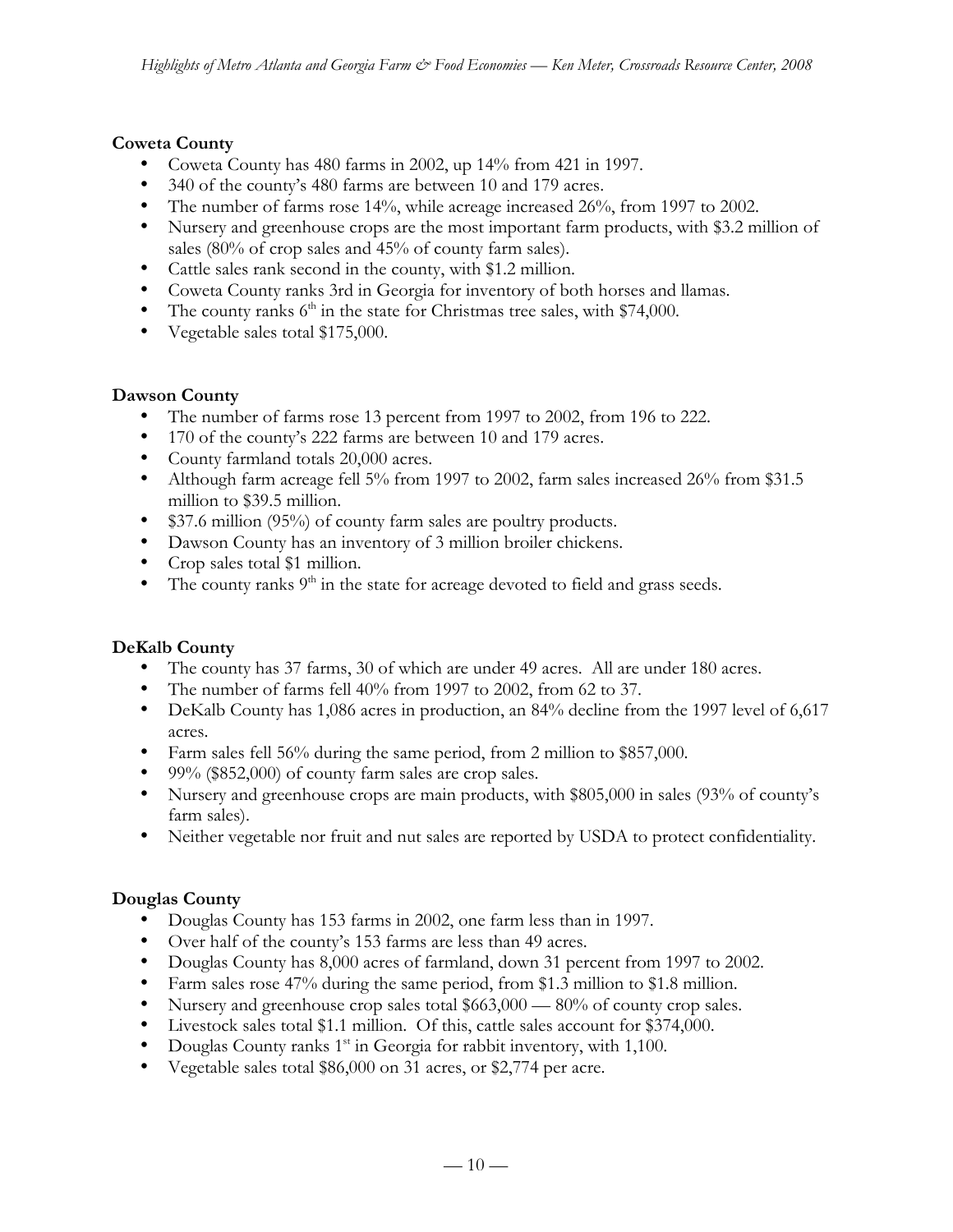#### **Fayette County**

Number of farms in Fayette County fell 2% from 241 farms in 1997 to 235 farms in 2002. The county has 18,000 acres on 235 farms.

175 of these farms are between 10 and 179 acres.

Crop sales total \$3.3 million, 78% of county farm sales of \$4.1 million.

Main product is nursery and greenhouse crops, with \$2.8 million in sales (85% of crop sales). Cattle sales (\$580,000) and horse sales (\$309,000) amount to 98% of the county's \$904,000 in livestock sales.

Fayette County ranks  $2<sup>nd</sup>$  in Georgia for deer inventory.

The county ranks  $3<sup>rd</sup>$  in the state for Christmas tree acreage, with 170.

Pecans are the fourth-largest crop in Fayette County, in terms of acreage.

Vegetable sales total \$70,000.

Fruit and nut sales (including pecans) total \$196,000.

### **Forsyth County**

The number of farms fell 9% from 578 to 528 from 1997 to 2002. Half of these farms are 10 to 49 acres. Poultry and nursery crops are the two most significant products. Poultry sales total \$47.7 million, 95% of the county's livestock sales. Forsyth County has an inventory of 3.3 million broiler chickens. Nursery and greenhouse crop sales total \$5.2 million, 91% of crop sales. Vegetable sales total \$75,000 from 34 acres of land. Fruit and nut sales total \$49,000.

### **Fulton County**

Fulton County had 9% fewer farms in 2002 (328) than in 1997 (359). 220 of the county's 328 farms are less than 50 acres. Farm acreage fell 17% from 1997 to 2002, from 33,622 acres to 27,975 acres. During the same period, farm product sales rose 35%, from \$4.4 million to \$6 million. Nursery and greenhouse crops are the primary farm product, with \$3.3 million (56%) of the county's farm product sales. Horses are the next most important product, accounting for \$1.2 million in sales. Fulton County ranks  $1<sup>st</sup>$  in Georgia for horse sales, and  $5<sup>th</sup>$  in inventory. Vegetable sales total \$112,000 on 63 acres.

Fruit and nut sales (including pecans) total \$98,000.

Pecans are raised on 51 acres of county land.

44 acres are planted to sweet corn.

### **Gwinnett County**

The number of farms in Gwinnett County fell 28% from 436 in 1997 to 312 in 2002. Gwinnett County had 312 farms and a total of 15,557 acres of farmland in 2002 — 54% less than in 1997.

170 of these farms are between 10 and 49 acres.

Farm sales rose 99% from 1997 to 2002, from \$10.8 million to \$21. 5 million.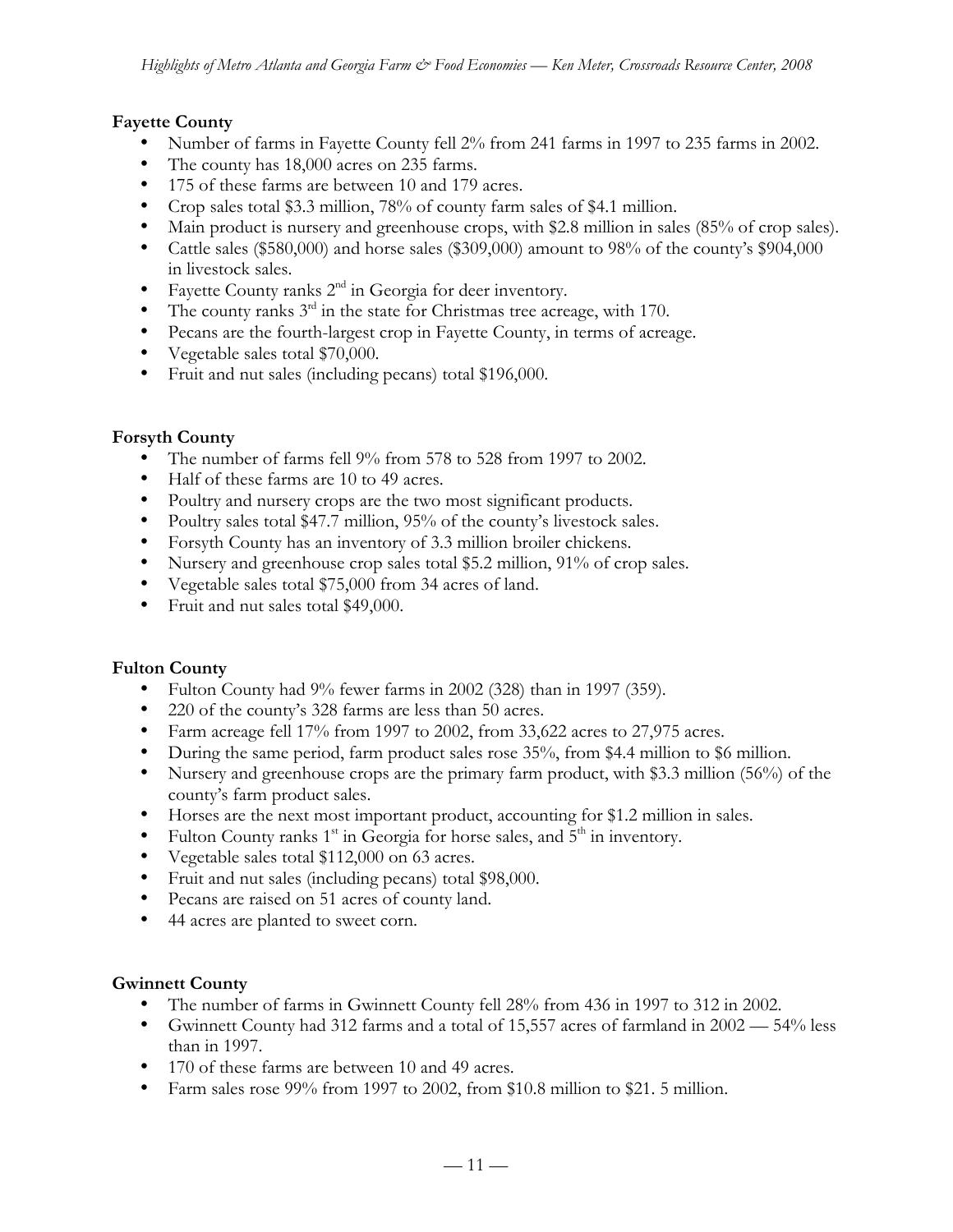Nursery and greenhouse crop sales total \$18.6 million, 99% of crop sales, and 86% of county farm product sales. Gwinnett County is the  $3<sup>rd</sup>$  largest producer of nursery crops in the state. Poultry sales account for another \$1.8 million of sales. Cattle and calf sales total \$511,000. Pecans are produced on 22 acres. Vegetables are grown on 21 acres. 18 acres are devoted to flower production, ranking 4<sup>th</sup> in Georgia.

#### **Haralson County**

Haralson County has 332 farms, five less than in 1997.

Over 250 of these farms are between 10 and 179 acres.

Poultry sales account for \$17 million, 90% of the county's \$19 million in farm product sales. Haralson County hosts an inventory of 1.1 million broiler chickens.

Cattle sales amount to \$1 million.

The county ranks  $2<sup>nd</sup>$  in Georgia for goat sales, with \$77,000.

Haralson County ranks first in Georgia for mule inventory, with 145.

Vegetable sales total \$124,000.

Fruit and nut sales total \$13,000.

#### **Heard County**

Heard County has 209 farms, six more than in 1997.

The county had 42,000 acres of farmland in 2002, 35% more than 1997.

150 of the county's farms are 10 to 179 acres.

Poultry is the most significant farm product, with \$20 million in sales, 93% of the county's \$22 million in farm sales.

Heard County holds an inventory of 2 million broiler chickens.

Fruit and nut sales total \$16,000.

Pecans are produced on 86 acres.

### **Henry County**

The county has 439 farms, up 3% from 428 in 1997. Over half of county farms are less than 50 acres. Nursery and greenhouse crops are the most significant seller, amounting to \$2 million (35%) of the county's \$5.9 million in farm product sales. Cattle and calf sales total \$1.7 million. Henry County ranks first in Georgia for Christmas tree sales, with \$246,000. Christmas tree acreage ranks  $4<sup>th</sup>$  in the state. Vegetable sales total \$244,000. Fruit and nut sales total \$464,000.

#### **Jasper County**

Jasper County has 210 farms, ten fewer than in 1997.. Nearly half of these are 50-179 acres.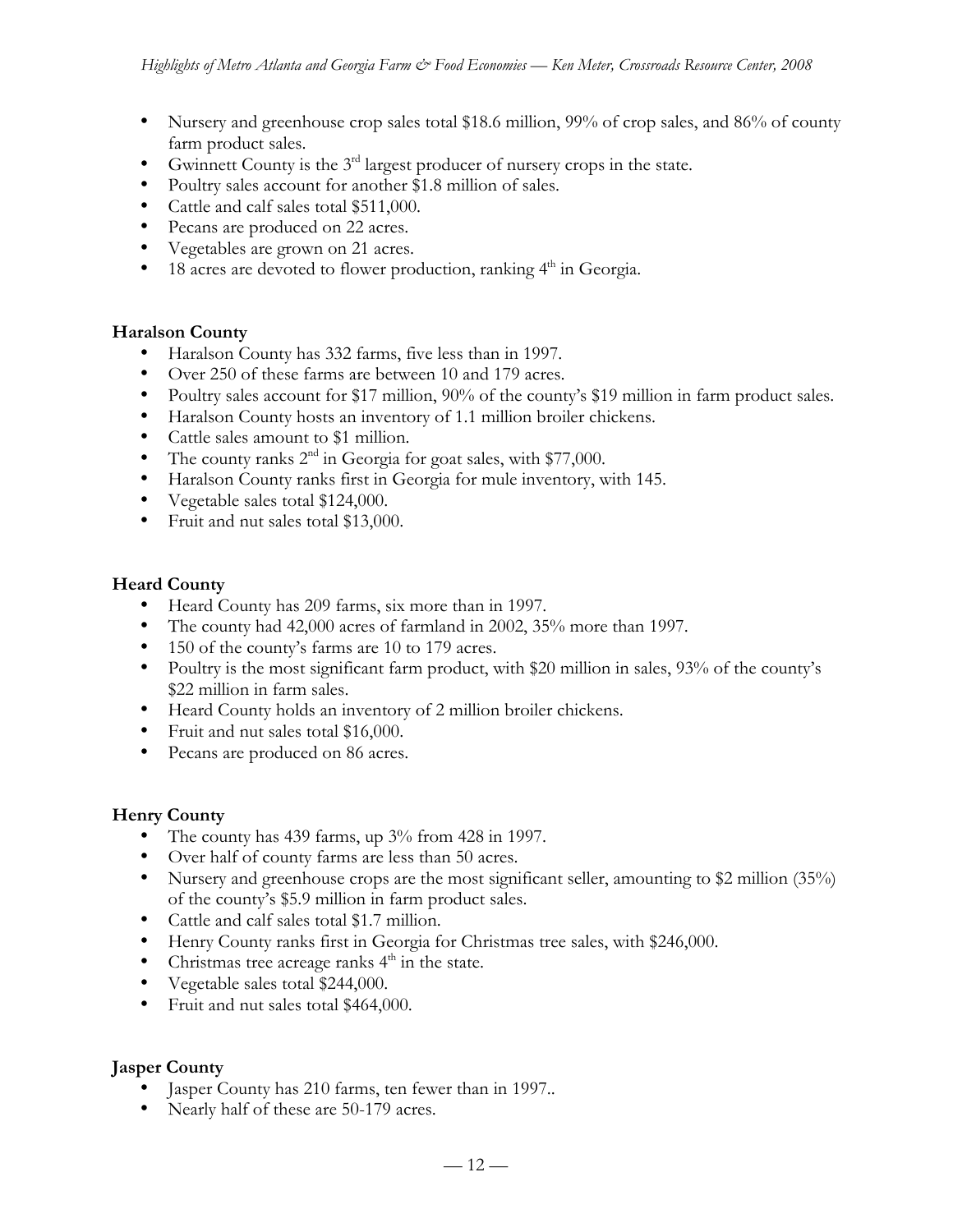Farm acreage fell 5% from 1997 to 2002. Market value of farm production rose 78% from 1997 to 2002, from \$14.5 million to \$25.7 million. Poultry sales are the most significant product in Jasper County, with \$21 million in sales, 80% of the county's \$26 million in farm product sales. Jasper County ranks 4<sup>th</sup> in Georgia for laying hens, with 1.3 million. County farms hold another 429,000 of broiler chickens. Cattle and calf sales total \$1.4 million. Milk and dairy product sales total \$1.3 million. Pecans are produced on 186 acres. Vegetable sales total \$43,000. Fruit and nut sales total \$73,000.

### **Lamar County**

Lamar County has 243 farms, six less than in 1997. Nearly 180 of these farms are 10 to 179 acres. Farm acreage declined 7% from 1997 to 2002, from 45,198 acres to 41,908 acres. During the same period, farm product sales increased 36%, from \$17 million to \$23 million. Poultry sales top the list of farm products, with \$14 million in sales. This amounts to 61% of the county's farm product sales, and 73% of the county's livestock sales. Lamar County farms hold an inventory of 1.1 million broiler chickens. Dairy sales total \$1.9 million. Nursery and greenhouse crop sales total \$1.6 million. Lamar County ranks  $2<sup>nd</sup>$  in Georgia for acreage devoted to grass seed. Pecans are produced on 609 acres. Fruit and nut sales total \$509,000.

### **Meriwether County**

The county has 339 farms, 6% more (321) than in 1997.

140 of these farms are between 50 and 179 acres.

Cattle are the single most important farm product, with \$3.3 million in sales, 88% of the county's \$3.8 million in livestock sales.

Inventory of cattle and calves is 15,000.

Next most important is nursery crops, with \$2.5 million in sales.

The county ranks  $4<sup>th</sup>$  in the state for nursery crop production.

Meriwether County farmers sell a total of \$7 million of farm products.

The county ranks  $5<sup>th</sup>$  in Georgia for duck production.

Meriwether County ranks  $7<sup>th</sup>$  in the state for peach acreage.

### **Newton County**

Newton County has 355 farms, 11 more than in 1997. Over half of farms are less than 50 acres. Farm acreage fell 8% from 1997 to 2002, from 48,968 acres to 44,839 acres.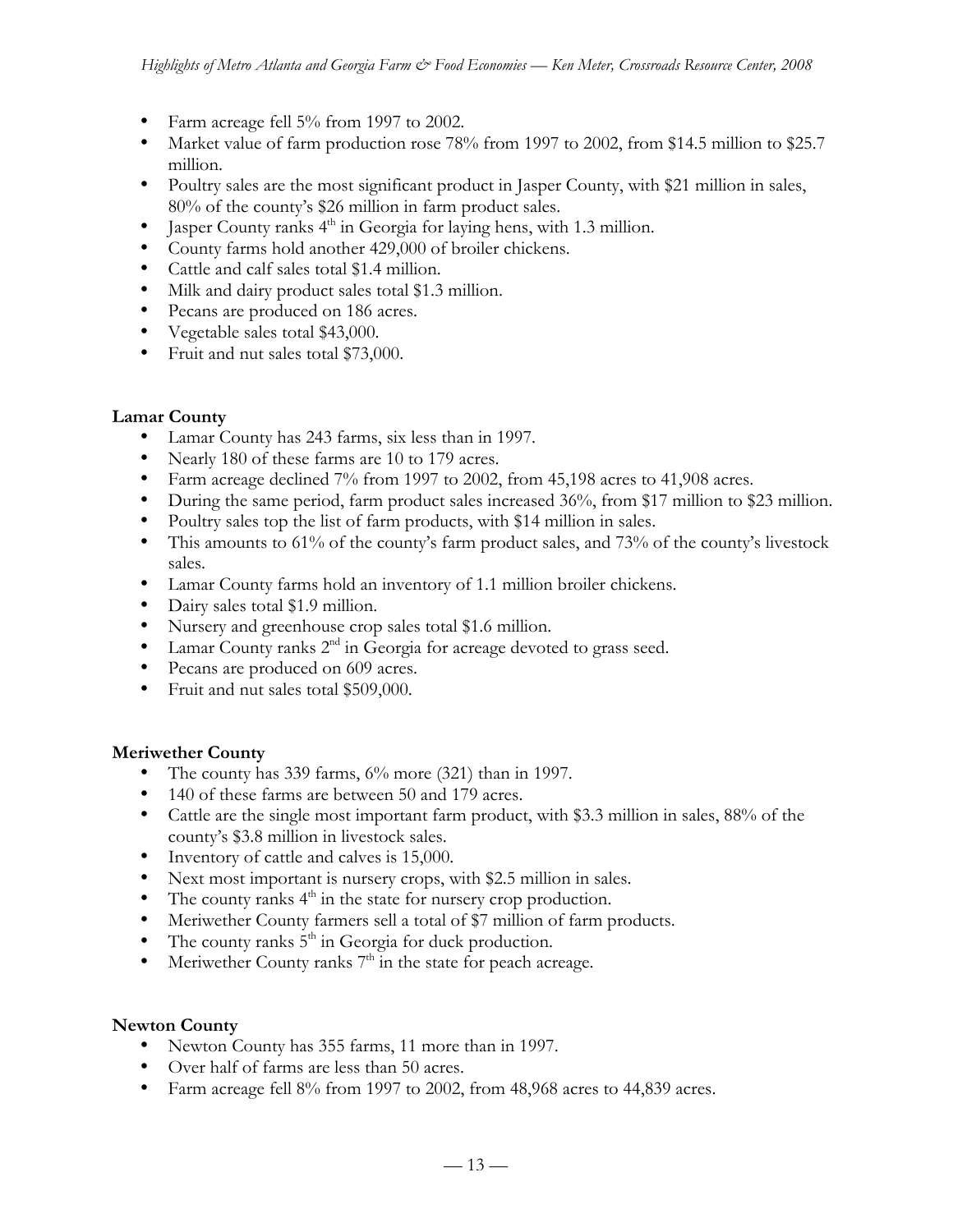Market value of farm production decreased 27% from \$10.8 million to \$7.9 million, during the same period. Poultry sales total \$5 million. Cattle and calf sales total \$2 million. Total livestock sales is \$7.3 million, 93% of county farm sales. Crop sales total \$543,000. Newton County ranks 3rd in Georgia for pheasant production. The county ranks 9<sup>th</sup> in the state for quail production. The county ranks  $7<sup>th</sup>$  in Georgia for Christmas tree acreage. Vegetable sales total \$87,000.

## **Paulding County**

Paulding County has 265 farms, 7% less than the 285 farms it held in 1997. The amount of farmland in the county decreased 22% from 1997 to 2002, to a total of 16,592 acres. Half of county farms are 10 to 49 acres. Farm product sales increased 16% from 1997 to 2002, from \$12.3 million to \$14.2 million. Poultry sales total \$10 million, 94% of livestock sales in the county. Paulding County farmers hold an inventory of 1 million broiler chickens. Nursery and greenhouse crops are the second most important farm product, with \$2.7 million in sales, 94% of crop sales. Total farm sales in the county is \$14 million. Vegetables sales total \$28,000 on 8 acres, or \$3,500 per acre. Apples are an important fruit crop, but acreage is not reported by USDA. Total fruit and nut sales amounted to \$13,000.

## **Pickens County**

Pickens County has 243 farms, five percent fewer its 1997 total of 256. Farm acreage decreased 10% from 1997 to 2002, to a total of 17,000 acres. Half of the county farms are 10 to 49 acres. Poultry sales total \$46 million, 96% of county farm sales. Pickens County hosts an inventory of 4.5 million broiler chickens. Cattle and calf sales total \$754,000. Nursery and greenhouse crop sales total \$341,000. Vegetable sales total \$51,000 on 24 acres of land, or \$2,125 per acre. Fruit and nut sales total \$87,000. Apples are raised on 22 acres, the ninth-largest acreage for any county in Georgia.

## **Pike County**

Pike County has 327 farms, nine more than in 1997.

240 of these farms are between 10 and 179 acres.

Farm acreage fell 16% from 1997 to 2002, from 52,389 acres to 43,913 acres.

Farm product sales decreased 49% from 1997 to 2002, from \$19 million to \$10 million.

71% of farm product sales are livestock and related products.

Poultry is the largest factor in farm product sales, with \$5 million (50% of total).

Nursery and greenhouse crops are second, with \$2 million of sales.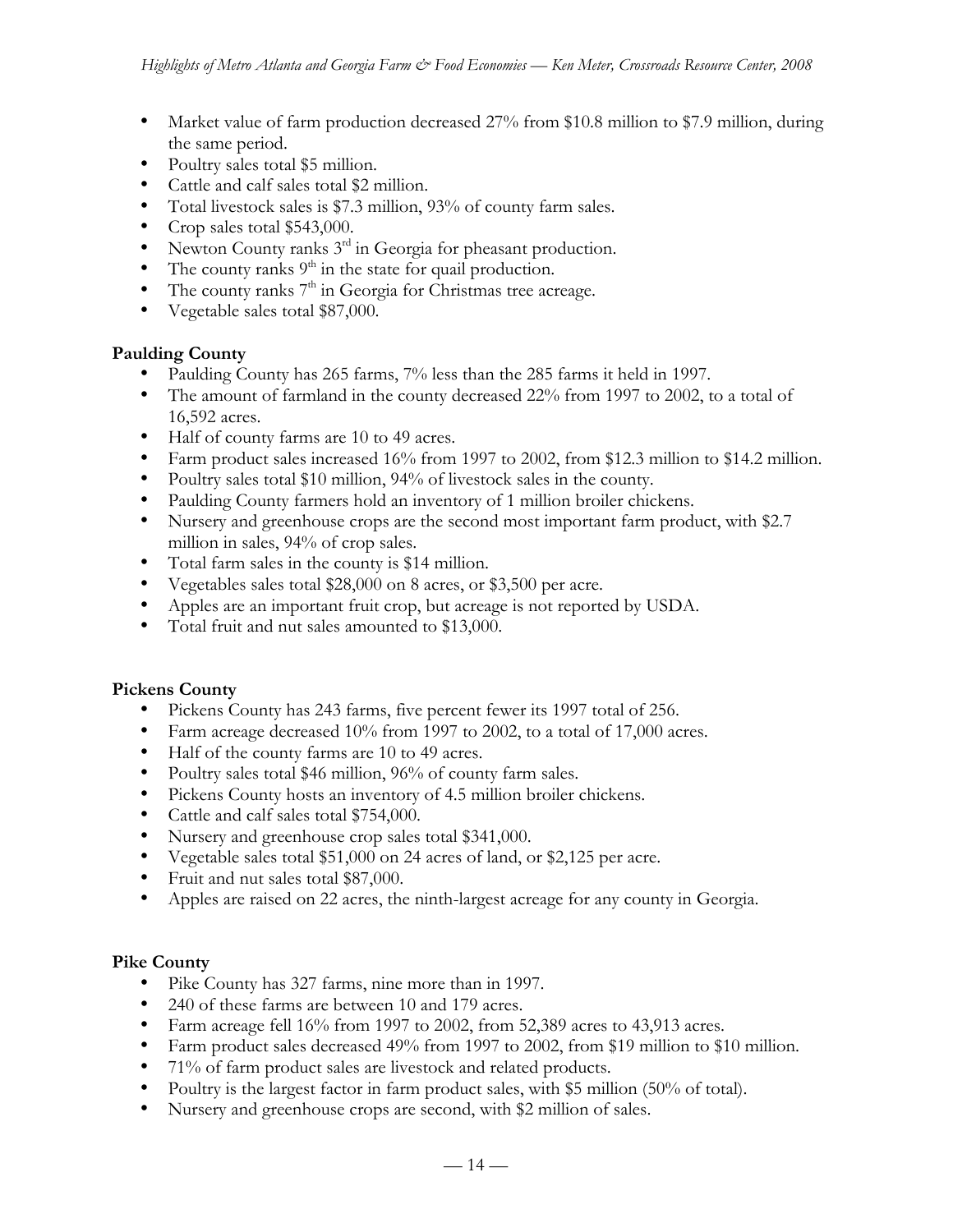The 305 acres devoted to nursery crops makes Pike County rank  $8<sup>th</sup>$  in Georgia. Cattle and calf sales total \$1.3 million. Vegetable sales total \$55,000. Pecans are produced on 353 acres.

## **Rockdale County**

The county has 140 farms, down six farms from 1997. Over half of county farms are 10 to 49 acres. Land in farming fell 35% from 1997 to 2002, from 13,521 acres to 8,789 acres. Market value of farm production fell 36% during the same period, from \$1.3 million to \$852,000. Cattle and calves are the most significant farm product in Rockdale County, accounting for

\$280,000 in sales.

Vegetable sales total \$34,000 on 8 acres, or \$4,250 per acre.

Apples rank as the fourth largest crop in farm acreage, yet are produced on only a few acres.

## **Spalding County**

Spalding County has 249 farms with 25,587 acres.

This is three more farms than the county had in 1997.

180 of the county's farms are between 10 and 179 acres.

Farm product sales fell 12% from 1997 to 2002, from \$5 million to \$4.4 million.

85% of county farm product sales involve livestock and related products.

Broiler chickens are the largest population of farm animals, but sales are not reported by USDA to protect confidentiality.

Cattle and calf sales total \$793,000.

Pecans and Peaches rank  $2<sup>nd</sup>$  and  $3<sup>rd</sup>$  in farm acreage used, the majority of the county's \$75,000 of fruit and nut sales.

Vegetables are raised on 8 acres, but USDA does not report sales.

### **Walton County**

Walton County has 679 farms, with 66,136 acres.

The number of farms in Walton County rose 8% from 630 in 1997 to 679 in 2002.

540 of these farms are between 10 and 179 acres.

Market value of farm production is \$32 million.

\$24 million (76%) of these sales involve livestock products.

Poultry is the most important source of farm product sales, with \$19.6 million.

Walton County holds an inventory of 1.6 million chickens.

Nursery and greenhouse crop sales total \$6.6 million.

Cattle and calf sales total \$4.1 million.

The county ranks 1<sup>st</sup> in Georgia for acres devoted to Christmas tree production.

Walton County ranks  $3<sup>rd</sup>$  in the state for acres of nursery stock, with 558.

The county has the largest population of horses of any county in Georgia.

Vegetable sales total \$73,000.

Fruit and nut sales total \$108,000.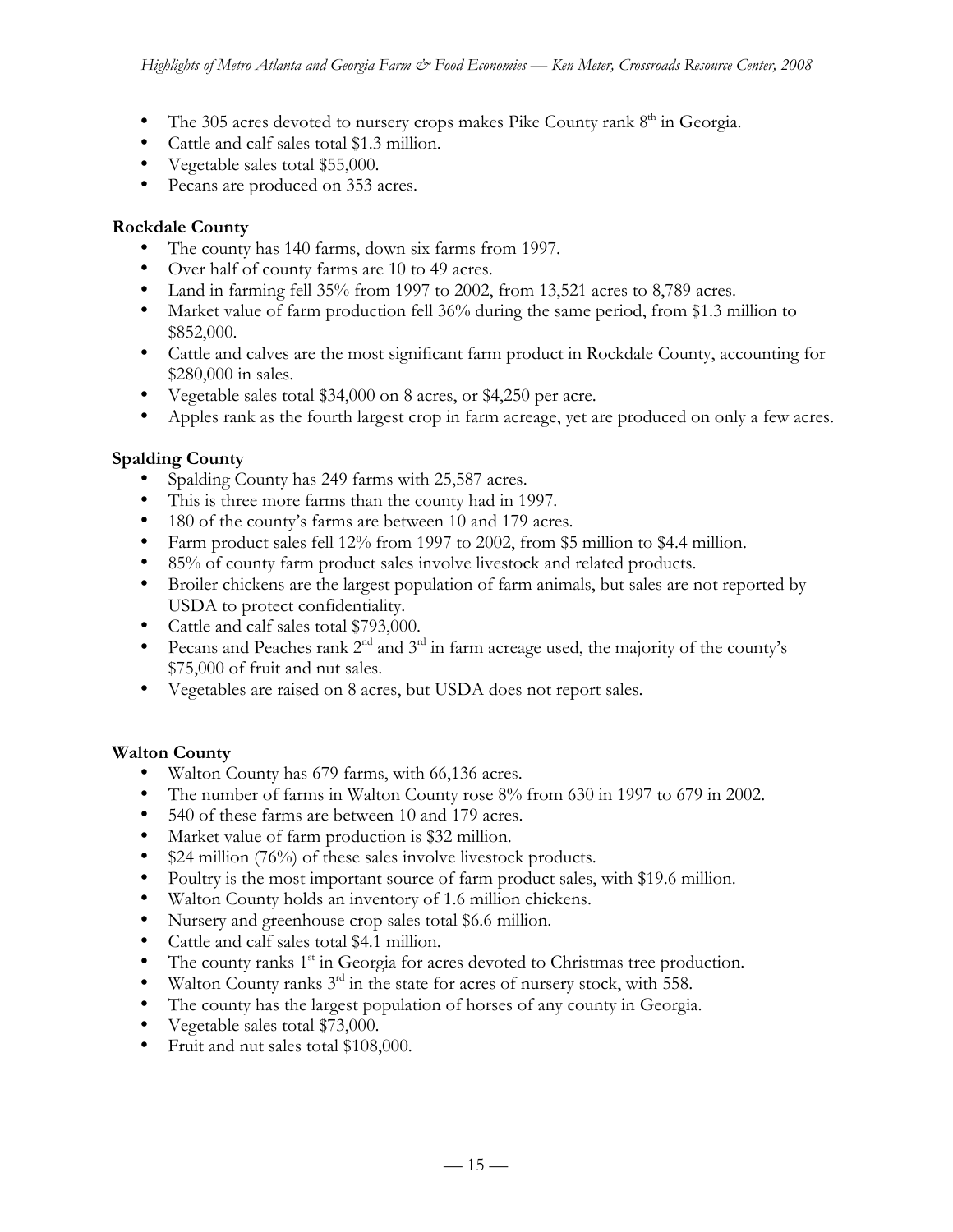## **State of Georgia (2002)**

49,311 farms, with 10.7 million acres.

This is slightly fewer farms than in 1997, when the state had 49,343 farms.

16,000 farms (32%) are 10-49 acres.

17,000 farms (34%) are 50-179 acres.

Average farm size is 218 acres.

Market value of all farm products was \$4.9 billion in 2002, down 5% from \$5.1 billion in 1997.

Georgia farmers collected \$118 million of government payments in 2002.

Georgia ranks first in nation for poultry production, with \$2.7 billion in sales (83% of the state's livestock sales, and 56% of the state's farm product sales).

The state holds an inventory of 204 million broiler chickens (first in U.S.), and 20 million laying hens (sixth in U.S.).

Georgia ranks  $1<sup>st</sup>$  in U.S. for quail inventory, with 823,000.

Vegetables, melons, and sweet potatoes constitute the state's second most important

product, with \$384 million in sales (8% of state farm product sales; ranks sixth in U.S.).

Georgia ranks first in U.S. for peanut production, with 467,712 acres.

Fruit and nut sales total \$122 million, ranking  $9<sup>th</sup>$  in U.S.

Cotton is the third-largest product in Georgia, with \$318 million in sales.

Georgia ranks  $2<sup>nd</sup>$  nationally in cotton acreage, and  $5<sup>th</sup>$  in sales.

Nursery and greenhouse sales total \$315 million, the fourth-largest product.

Cattle and calf sales total \$240 million.

Milk and dairy product sales total \$213 million.

Georgia ranks  $6<sup>th</sup>$  in tobacco sales, with \$89 million.

The state has 2,390 farms (5%) operated by African-American farmers, 591 Hispanic, 246 Native American, 124 Asian, 23 Hawai'ian or Pacific Islander, and 125 of mixed race.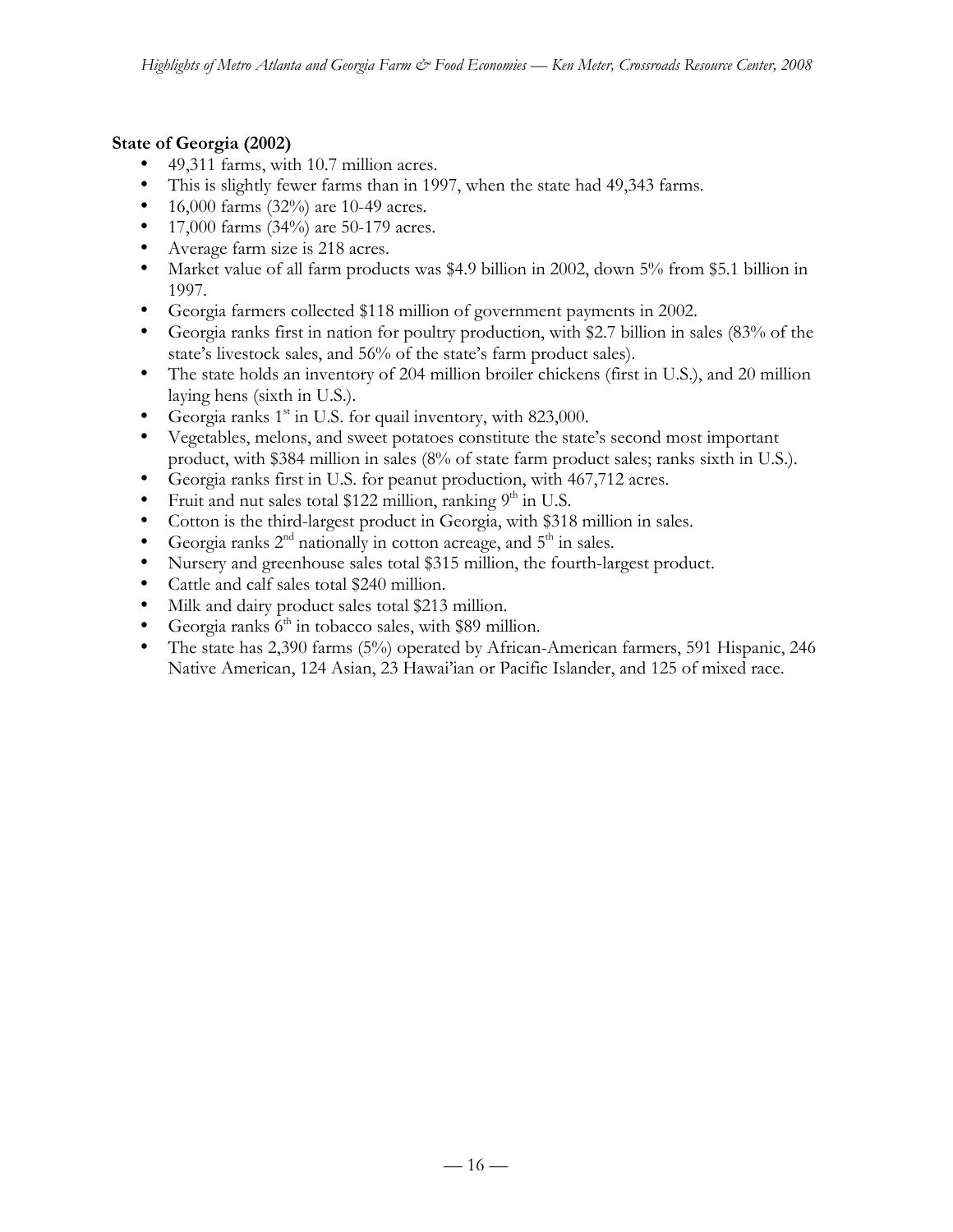## **Farm size in Georgia:**

| Size category       | Number | Pct of |
|---------------------|--------|--------|
|                     |        | region |
| 1 to 9 acres        | 3,569  | $7\%$  |
| 10 to 49 acres      | 15,759 | 32%    |
| 50 to 179 acres     | 17,160 | 35%    |
| 180 to 499 acres    | 7,962  | 16%    |
| 500 to 999 acres    | 2,735  | $6\%$  |
| 1,000 acres or more | 2,126  | $4\%$  |

# **Farm sales in Georgia:**

|                       |        | Pct of |
|-----------------------|--------|--------|
| <b>Sales Category</b> | Number | region |
| Less than \$2,500     | 23,986 | 49%    |
| \$2,500 to \$4,999    | 5,046  | 10%    |
| \$5,000 to \$9,999    | 5,131  | 10%    |
| \$10,000 to \$24,999  | 4,878  | 10%    |
| \$25,000 to \$49,999  | 2,406  | $5\%$  |
| \$50,000 to \$99,999  | 1,592  | $3\%$  |
| \$100,000 or more     | 6,272  | 13%    |

*Note: More recent data about Georgia farm sales, from USDA's Economic Research Service, is listed below.*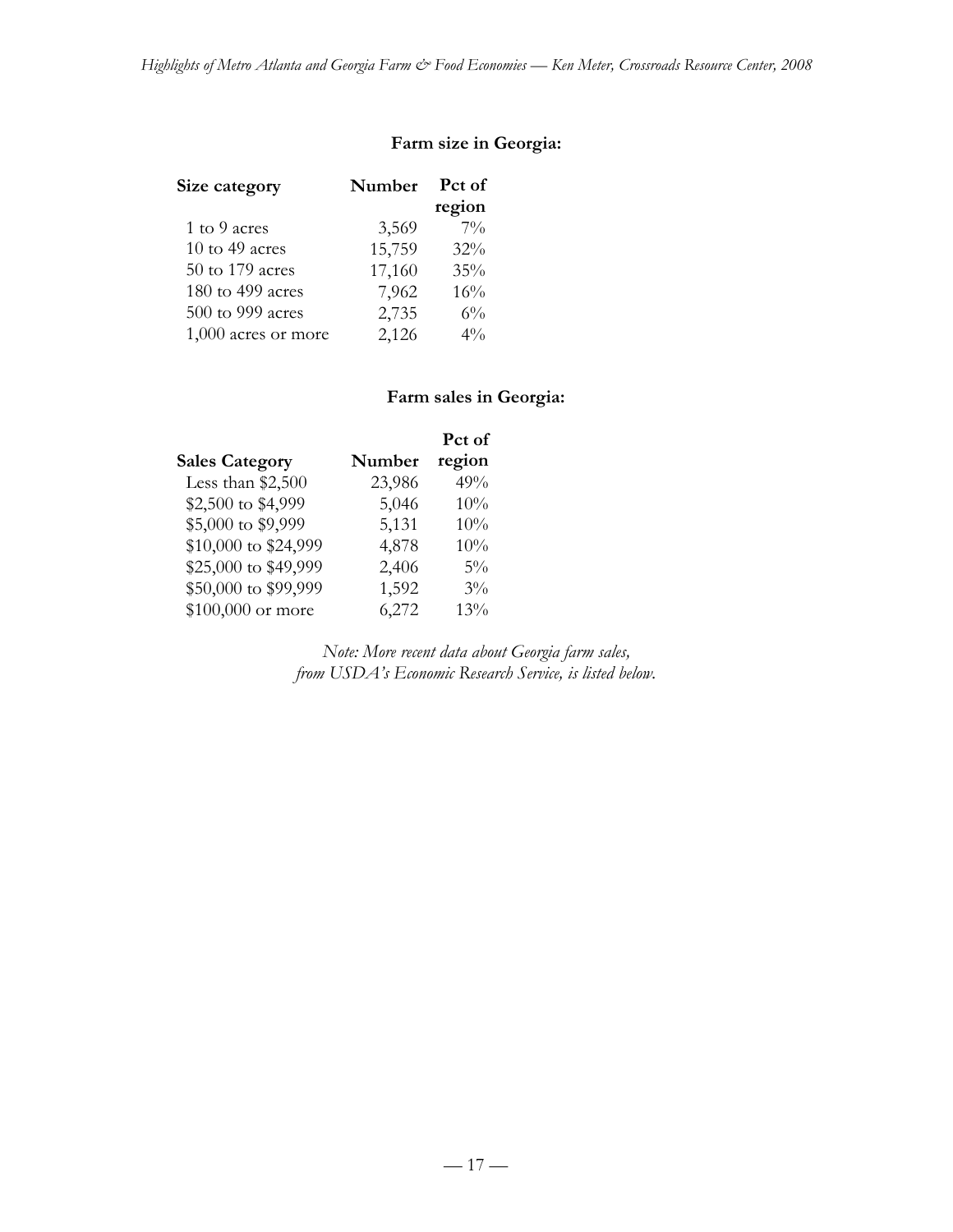# **Poultry & Egg Production in Georgia (2002):** 3,883 farms, \$2.78 billion sales

|                |                 | 2002           | 2002                       |
|----------------|-----------------|----------------|----------------------------|
|                |                 | farms          | sales \$1000s              |
|                | Ranked by sales |                |                            |
| $\mathbf{1}$   | Carroll         | 131            | 95,562                     |
| $\overline{c}$ | Barrow          | 87             | 48,345                     |
| $\overline{3}$ | Forsyth         | 72             | 47,700                     |
| $\overline{4}$ | Pickens         | 51             | 46,140                     |
| 5              | Cherokee        | 87             | 43,090                     |
| 6              | Dawson          | 52             | 37,650                     |
| 7              | <b>Bartow</b>   | 76             | 35,467                     |
| 8              | Jasper          | 12             | 20,709                     |
| 9              | Heard           | 21             | 20,433                     |
| 10             | Walton          | 36             | 19,575                     |
| 11             | Haralson        | 23             | 17,094                     |
| 12             | Lamar           | 15             | 13,979                     |
| 13             | Paulding        | 17             | 10,650                     |
| 14             | Newton          | 12             | 4,992                      |
| 15             | Pike            | $\overline{4}$ | 4,968                      |
| 16             | Gwinnett        | 11             | 1,813                      |
| 17             | Fulton          | 6              | 412                        |
| 18             | Henry           | 9              | 12                         |
| 19             | Coweta          | 9              | $\overline{4}$             |
| 20             | Douglas         | 8              | $\mathfrak{Z}$             |
| 21             | Clayton         | $\overline{4}$ | $\mathbf{1}$               |
| 22             | Fayette         | 6              | $\left( \mathrm{D}\right)$ |
| 23             | Meriwether      | 5              | $\left( \mathrm{D}\right)$ |
| 24             | Rockdale        | $\overline{4}$ |                            |
| 25             | Spalding        | $\overline{4}$ | (D)                        |
| 26             | Cobb            | $\mathfrak{Z}$ |                            |
| 27             | DeKalb          | $\overline{c}$ | $\left( \mathrm{D}\right)$ |
| 28             | <b>Butts</b>    |                |                            |

# **Poultry & Egg Producing Counties in Metro Atlanta**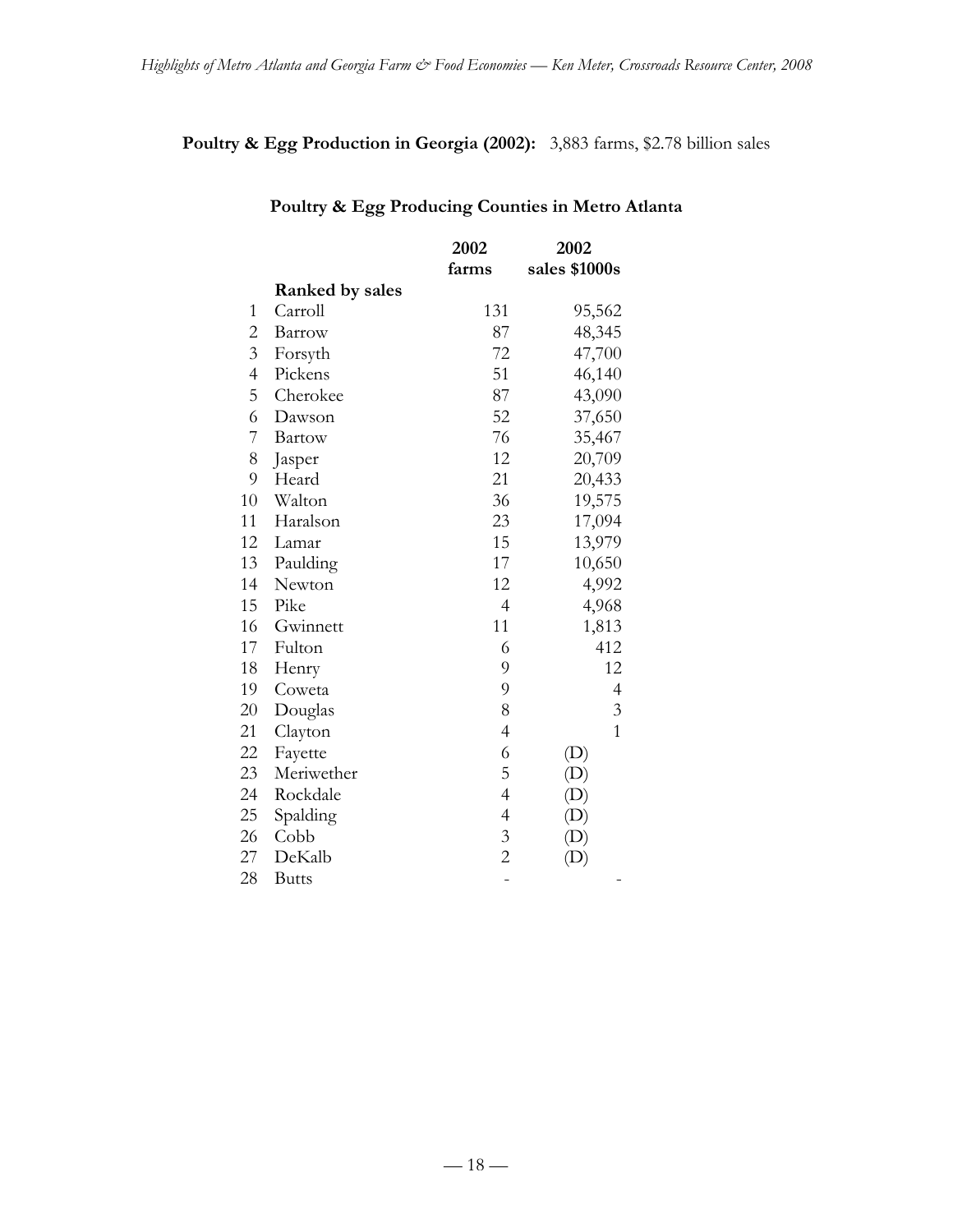|                          |               | farms,<br>2002 | number,<br>2002            |
|--------------------------|---------------|----------------|----------------------------|
| $\mathbf{1}$             | Jasper        | 4              | 1,292,848                  |
| $\overline{c}$           | Forsyth       | 10             | 431,035                    |
| $\overline{3}$           | Walton        | 17             | 203,698                    |
| $\overline{\mathcal{A}}$ | Carroll       | 17             | 192,381                    |
| 5                        | Barrow        | 11             | 116,042                    |
| 6                        | Dawson        | 6              | 86,071                     |
| 7                        | <b>Bartow</b> | 20             | 76,090                     |
| 8                        | Cherokee      | 21             | 73,581                     |
| 9                        | Pickens       | 15             | 66,589                     |
| 10                       | Henry         | 8              | 565                        |
| 11                       | Coweta        | 10             | 324                        |
| 12                       | Douglas       | 8              | 184                        |
| 13                       | Rockdale      | 3              | 170                        |
| 14                       | Pike          | $\overline{7}$ | 155                        |
| 15                       | Cobb          | $\overline{4}$ | 145                        |
| 16                       | Meriwether    | 12             | 126                        |
| 17                       | Fulton        | 8              | 121                        |
| 18                       | Spalding      | 11             | 90                         |
| 19                       | Paulding      | 8              | 84                         |
| 20                       | Gwinnett      | 11             | 73                         |
| 21                       | Haralson      | 8              | 73                         |
| 22                       | Lamar         | 7              | 72                         |
| 23                       | <b>Butts</b>  | 5              | 36                         |
| 24                       | Clayton       | $\overline{4}$ | 32                         |
| 25                       | DeKalb        | -              |                            |
| 26                       | Heard         | 7              |                            |
| 27                       | Fayette       | $\overline{4}$ |                            |
| 28                       | Newton        | 3              | $\left( \mathrm{D}\right)$ |

# **Metro Atlanta Farms Raising Laying Hen Ranked by Number of Hens**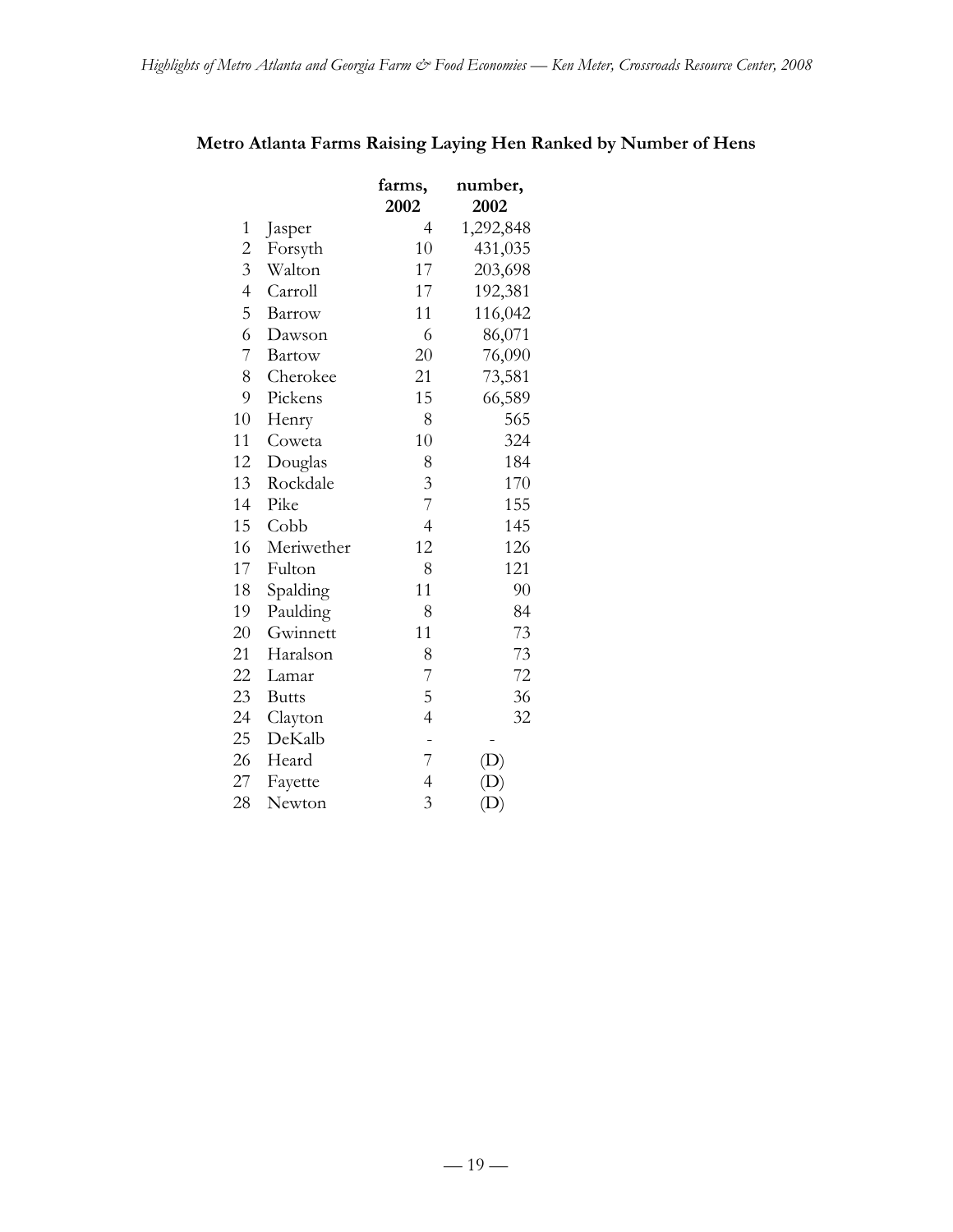| Top 2006 products       | \$ millions |
|-------------------------|-------------|
| <b>Broiler</b> chickens | 2,731       |
| Cotton                  | 590         |
| Greenhouse/nursery      | 400         |
| Eggs                    | 369         |
| Cattle & calves         | 308         |
| Peanuts                 | 270         |
| Dairy products          | 201         |
| Onions                  | 82          |
| Tomatoes                | 78          |
| Corn, sweet             | 70          |
| Pecans                  | 66          |
| Hogs                    | 66          |
| Blueberries             | 60          |
| Watermelons             | 55          |
| Corn                    | 52          |
| Squash                  | 50          |
| Tobacco                 | 43          |
| Hay                     | 40          |
| Peaches                 | 33          |
| Cabbage                 | 29          |
| Peppers, green          | 28          |
| Wheat                   | 22          |
| Cantaloupe              | 21          |

# **Top 25 products in Georgia (ERS, 2006)**

*Note: Cucumbers and Snap Beans are also included in the state's top 25 crops, but sales are not reported by USDA to protect confidentiality.*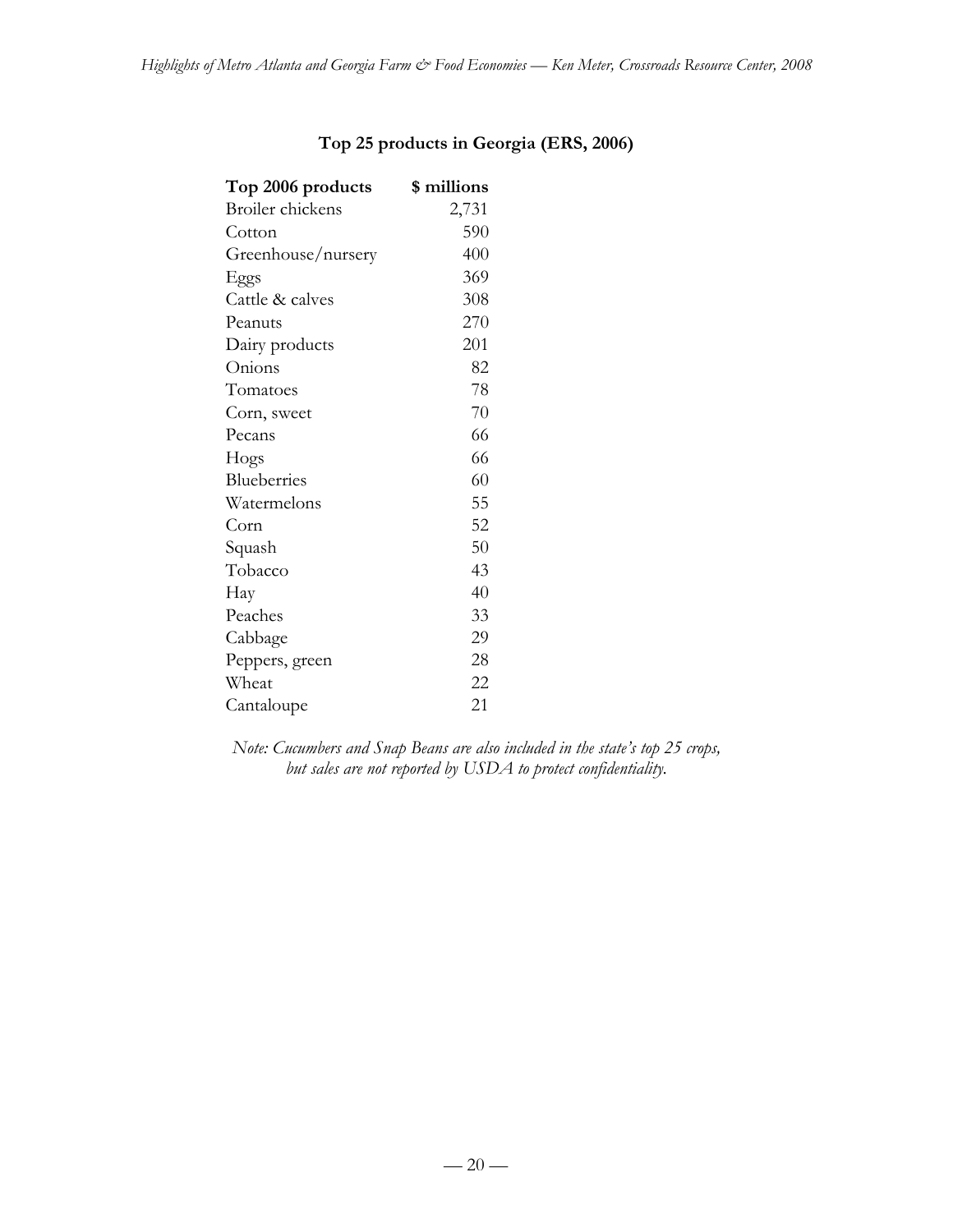

*Source: Bureau of Economic Analysis (2008)*

### **Note:**

Georgia farmers earned \$546 million less from producing commodities in 2006 than they did in 1969 (when dollars are adjusted for inflation — BEA).

Farmers held production costs steady 1987 – 2006, while cash receipts declined 1997 – 2006. This decline in cash receipts is primarily due to decreased income for livestock production [BEA].

Since 1982, state farmers have, on average, sold \$6.4 billion of crops and livestock, which required \$5.3 billion to produce, for an annual net gain of \$1.1 billion. This income was augmented by an average of \$483 million of farm-related income (such as renting out land, or custom work for a neighbor) and \$302 million of federal subsidies [BEA].

An estimated \$2.8 billion of farm inputs are purchased by state farmers from sources outside of Georgia (this is intended to be a very cautious estimate) [Ag Census 2002, pro-rated to 2006].

Of the \$20 billion of food purchased by Georgia consumers each year, an estimated \$16 billion is purchased from out of state [Bureau of Labor Statistics].

1,626 farms reported selling food directly to their customers in 2002, for a total of \$8.9 million of sales. This amounts to 0.2% of Georgia farm sales. The number of farms selling direct increased 7% from 1997 to 2002, while direct sales increased 12% [Ag Census 2002].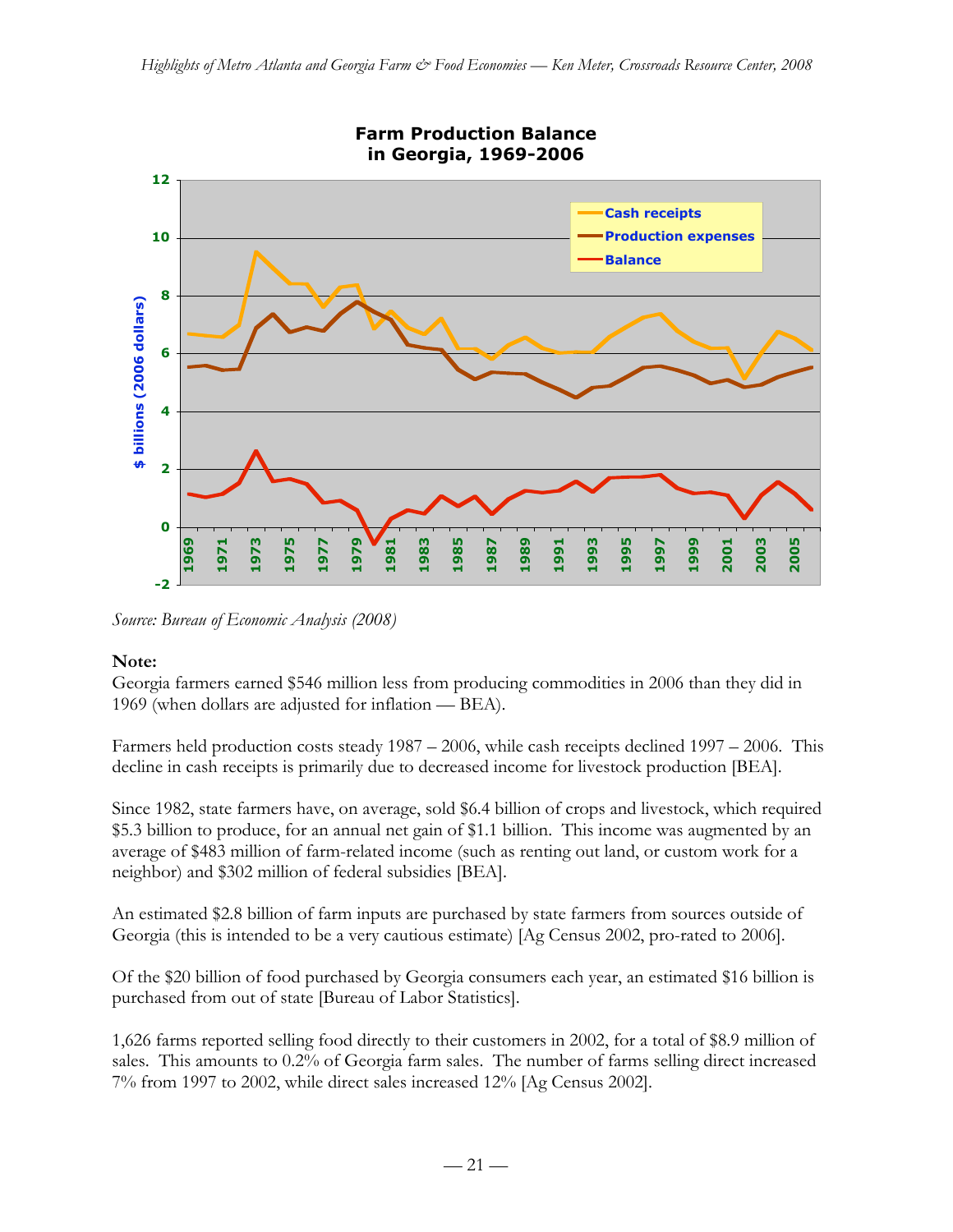32 Georgia farms sold \$671,000 of organic products in 2002 [Ag Census 2002].

Thus, while Georgia farmers make money producing commodities, they send a net of \$1 billion out of state each year by purchasing inputs from external sources. Overall, the Georgia food economy leaks \$17 billion per year since so much food is purchased from out of state.

Moreover, Georgia consumers report a striking loss of net worth. All state households combined lost about \$12.6 billion of net assets in 2006, as residents took on new mortgage debt [Source: estimate based on Bureau of Labor Statistics Consumer Expenditure Survey data].

#### **Farm Production Balance in Atlanta Metro Region, 1969-2006 1.4 Cash receipts 1.2 Production expenses Balance 1.0** \$ billions (2006 dollars) **\$ billions (2006 dollars) 0.8 0.6 0.4 0.2 0.0 1983 1985 1989 1973 1975 1993 1999 2005 1969 1971 1979 1981 1987 1991 1997 2001 2003 1977 1995 -0.2**

## **Farm Production Balance for Atlanta Metro Area:**

*Source: Bureau of Economic Analysis*

See also: summary above.